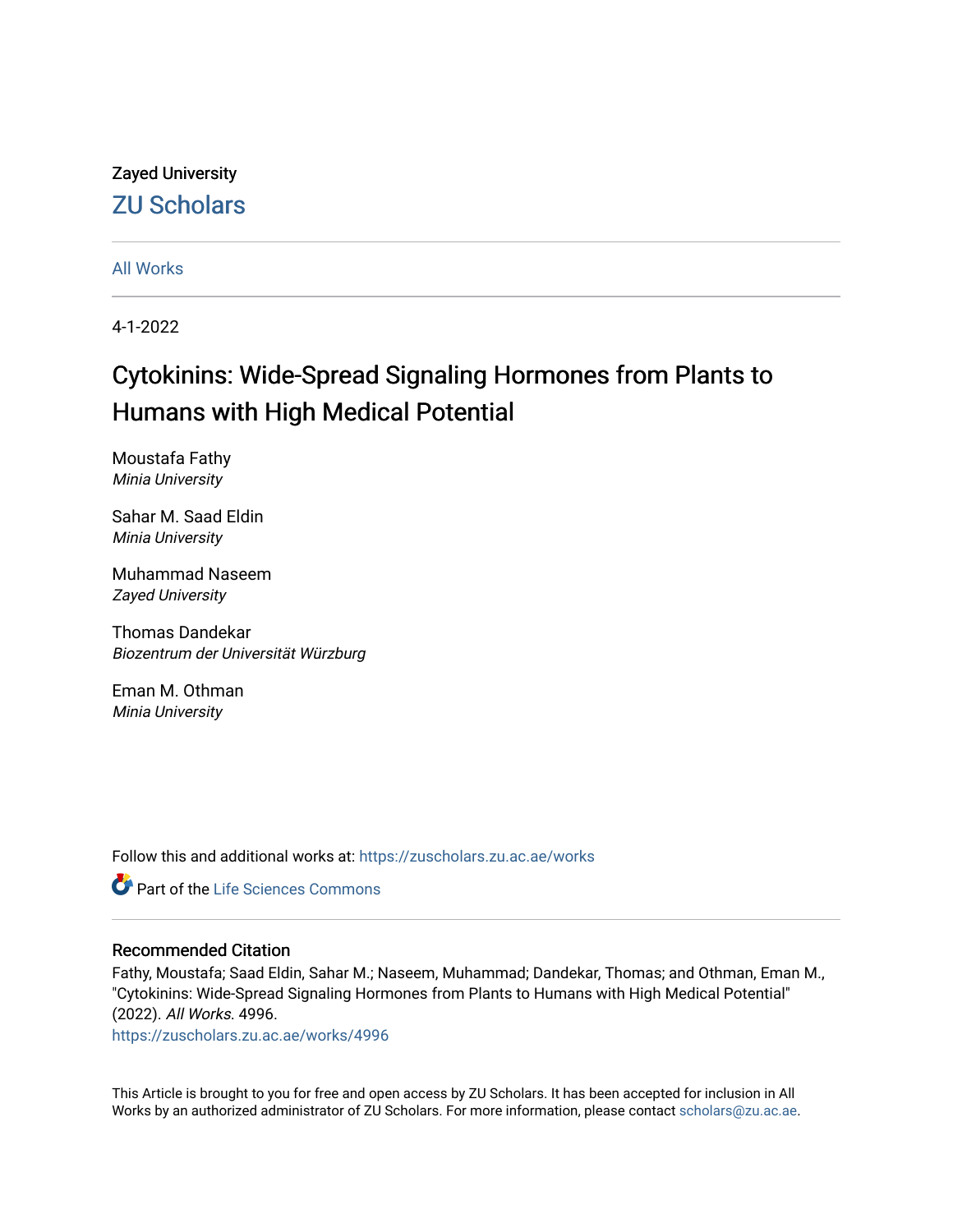

*Review*



# **Cytokinins: Wide-Spread Signaling Hormones from Plants to Humans with High Medical Potential**

**Moustafa Fathy 1,† [,](https://orcid.org/0000-0002-0734-5007) Sahar M. Saad Eldin <sup>1</sup> , Muhammad Naseem 2,3, Thomas Dandekar 3,[\\*](https://orcid.org/0000-0003-1886-7625) and Eman M. Othman 1,3,\* ,†**

- <sup>1</sup> Department of Biochemistry, Faculty of Pharmacy, Minia University, Minia 61519, Egypt; moustafa\_fathyy@yahoo.com (M.F.); saharm1967@yahoo.com (S.M.S.E.)
- <sup>2</sup> Department of Life and Environmental Sciences, College of Natural and Health Sciences, Zayed University, Abu Dhabi 144534, United Arab Emirates; muhammad.naseem@zu.ac.ae
- <sup>3</sup> Department of Bioinformatics, Biocenter, University of Wuerzburg, Am Hubland, 97074 Wuerzburg, Germany
- **\*** Correspondence: dandekar@biozentrum.uni-wuerzburg.de (T.D.); eman@toxi.uni-wuerzburg.de (E.M.O.)
- † These authors contributed equally to this work.

**Abstract:** Nature is a rich source of biologically active novel compounds. Sixty years ago, the plant hormones cytokinins were first discovered. These play a major role in cell division and cell differentiation. They affect organogenesis in plant tissue cultures and contribute to many other physiological and developmental processes in plants. Consequently, the effect of cytokinins on mammalian cells has caught the attention of researchers. Many reports on the contribution and potential of cytokinins in the therapy of different human diseases and pathophysiological conditions have been published and are reviewed here. We compare cytokinin effects and pathways in plants and mammalian systems and highlight the most important biological activities. We present the strong profile of the biological actions of cytokinins and their possible therapeutic applications.

**Keywords:** cytokinins; phytohormones; biological activities; plant system; mammalian system



**Citation:** Fathy, M.; Saad Eldin, S.M.; Naseem, M.; Dandekar, T.; Othman, E.M. Cytokinins: Wide-Spread Signaling Hormones from Plants to Humans with High Medical Potential. *Nutrients* **2022**, *14*, 1495. [https://](https://doi.org/10.3390/nu14071495) [doi.org/10.3390/nu14071495](https://doi.org/10.3390/nu14071495)

Academic Editor: Emad Al-Dujaili

Received: 27 February 2022 Accepted: 31 March 2022 Published: 2 April 2022

**Publisher's Note:** MDPI stays neutral with regard to jurisdictional claims in published maps and institutional affiliations.



**Copyright:** © 2022 by the authors. Licensee MDPI, Basel, Switzerland. This article is an open access article distributed under the terms and conditions of the Creative Commons Attribution (CC BY) license [\(https://](https://creativecommons.org/licenses/by/4.0/) [creativecommons.org/licenses/by/](https://creativecommons.org/licenses/by/4.0/)  $4.0/$ ).

### **1. Cytokinins, Occurrence, Structure and Identification**

Nature is the biggest source of biologically active novel compounds. For many years, natural products have played an essential role in the management of various disorders [\[1–](#page-10-0)[6\]](#page-10-1) and constitute a large part of current-day pharmaceutical products, especially in the field of antibiotic and anticancer drugs. It is important to mention that more than 60% of current anticancer drugs come from natural sources [\[7](#page-10-2)[–10\]](#page-10-3). In other pathophysiological conditions, such as cardiovascular diseases, diabetes mellitus, and multiple sclerosis, natural products have contributed clearly to the therapeutic protocols [\[11–](#page-10-4)[14\]](#page-10-5). Some of the recently highlighted natural products are cytokinins (CKs), which have different pharmacological and medicinal actions.

Investigation of cytokinins started in 1948, when Caplin and Steward [\[15\]](#page-10-6) found that coconut milk positively affects the growth of the carrot root, indicating the presence of a compound that affects the cell proliferation and division. CKs were discovered during the researchers' efforts to detect some specific inducers for cell division [\[16\]](#page-10-7). These investigations encouraged Skoog, Miller, and co-workers in 1955 [\[17\]](#page-10-8) to isolate and identify Kinetin, a highly active cell-division stimulator, from autoclaved herring sperm DNA. In the search for other naturally occurring CKs in plant tissues, Letham in 1963 [\[18\]](#page-10-9) isolated zeatin, a "kinetin-like" factor, from immature corn kernels.

After many reports, plant hormones, or phytohormones, were defined as the family of small molecules and plant-specific signaling messengers found in higher plants, mainly in the developing fruits, xylem sap, shoot apex, root tips, immature seeds, and tumor tissues. We now know that the occurrence of CKs extends to algae, yeasts, bacteria, insects, mosses, and mammals [\[19–](#page-10-10)[24\]](#page-11-0), and recently, CKs have been identified in various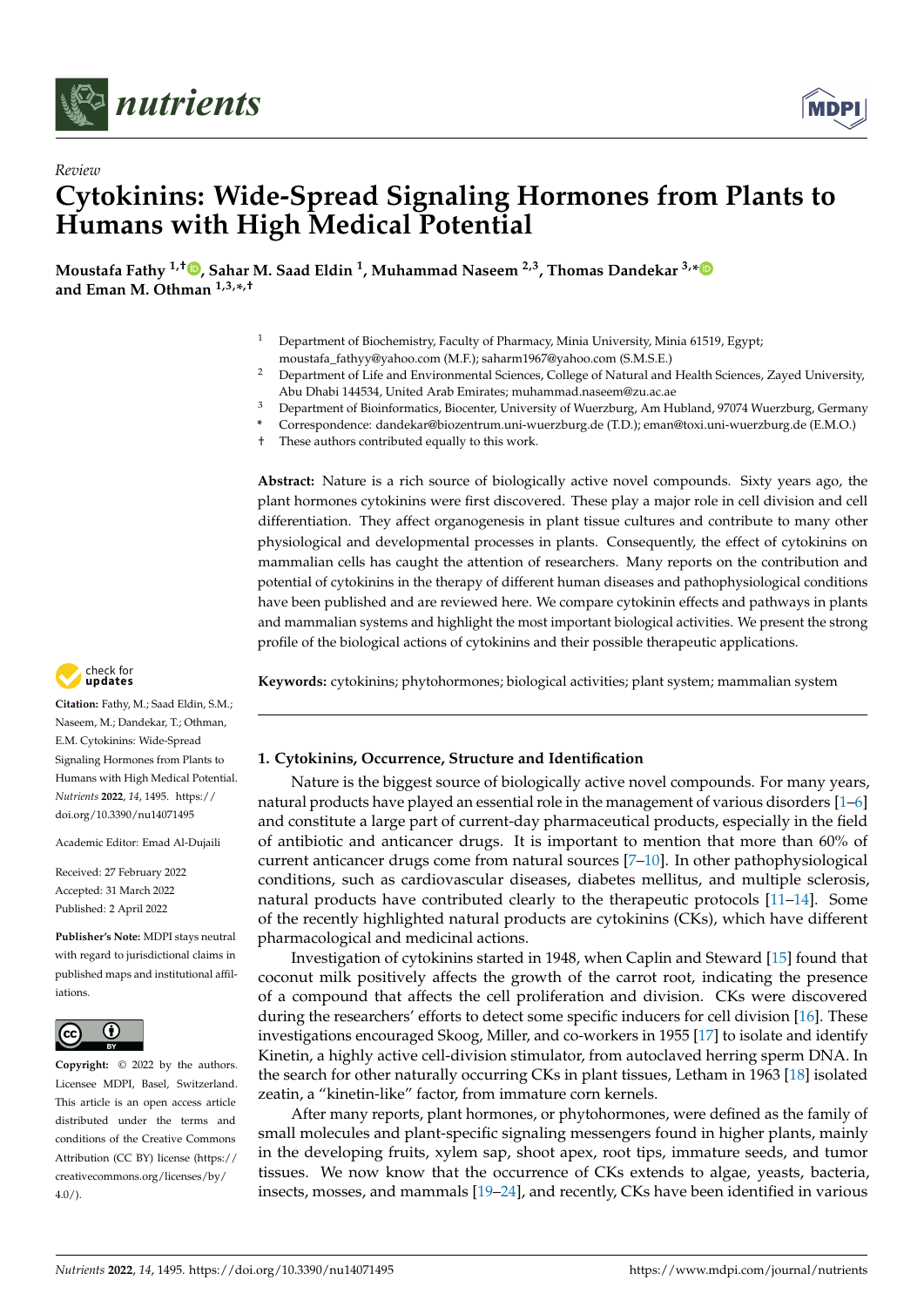dog tissues mammalian cells and urine [\[25–](#page-11-1)[27\]](#page-11-2). In addition, various plant-interacting microbes—different types of pathogenic and non-pathogenic bacteria, some fungi and animal pathogens such as mycobacterium tuberculosis—have also been shown to produce CKs [28–30].  $CKs$  [28-30].

Structurally, CKs are adenine derivatives substituted with their isoprenoid or aro-plants, whereas aromatic CKs with N6-benzyl substituents have only been found in cermatic side chain at the N6-position (Figure [1\)](#page-2-0). Isoprenoid cytokinins are present in all mate side enant at the ive-position (right 1). Isopienoid cytoxinins are present in an plants, whereas aromatic CKs with N6-benzyl substituents have only been found in cer-tain taxa [\[31](#page-11-5)[,32\]](#page-11-6), there are two types of CKs: adenine-type CKs represented by kinetin, zeatin, and 6-benzylaminopurine, and phenylurea-type CKs such as diphenylurea and thidiazuron (TDZ) [\[33\]](#page-11-7). For the activation of CKs, cytokinin riboside 5'-monophosphate phosphoribohydrolases are required, in which this enzyme converts inactive cytokinin<br>nucleotides directly into the active free bases and regulating the actions, biosynthesis, and nucleotides directly into the active free bases and regulating the actions, biosynthesis, and activity of CKs [\[34](#page-11-8)[–38\]](#page-11-9). activity of CKs [34–38].

<span id="page-2-0"></span>

**Figure 1.** Chemical structures of cytokinins (CKs); adenine-type and phenylurea-type cytokinins are shown.

mechanism of their formation at the nucleic acid level [39]; for instance, kinetin, the first identified and most common CK, has an N6-furfuryl side chain. Barciscwski et al. [40[,41\]](#page-11-12) proposed that endogenous kinetin is produced as a result of oxidative DNA damage. meresurity, the chemical structure of Kinetin showed that the formation of its inotective may be the result of the reaction of an adenine residue of DNA with furfural [\[41\]](#page-11-12), and recently, furfural was reported to be formed during oxidative damage to DNA in vitro whereas another intramolecular rearrangement yields kinetin in vivo [42]. In addition, kinetin was found to be the precursor to kinetin triphosphate (KTP), an ATP analog produced upon the salvaging of kinetin by adenine phosphoribosyltransferase (APRT) [\[43\]](#page-11-14);<br>cyclo graduation, finalings lad to the investment of mage offerts into understanding the kinetin premiesing main.go to a lot investment of the energy material and analog pro-The presence of CKs in DNA and cell extracts encouraged researchers to study the Interestingly, the chemical structure of kinetin showed that the formation of its molecule such promising findings led to the investment of more efforts into understanding the

Different analytical methods were reported for the identification of CKs in their diverse sources such as immunological methods, gas chromatography–mass spectrometry (GC-MS), Sephadex LH-20 column chromatography, and bioassays [\[22](#page-10-11)[,24](#page-11-0)[,25,](#page-11-1)[48,](#page-11-17)[49\]](#page-11-18).

ECTRAIN pharmaceutical studies investigated different approaches to increase the em-<br>cacy of kinetin and its pharmacokinetics; for example, it was suggested that to increase its verse such as in munological methods, gas chromatography–mass spectrometry–mass spectrometry–mass spectrometry–mass spectrometry–mass spectrometry–mass spectrometry–mass spectrometry–mass spectrometry–mass spectrometry–ma Certain pharmaceutical studies investigated different approaches to increase the effi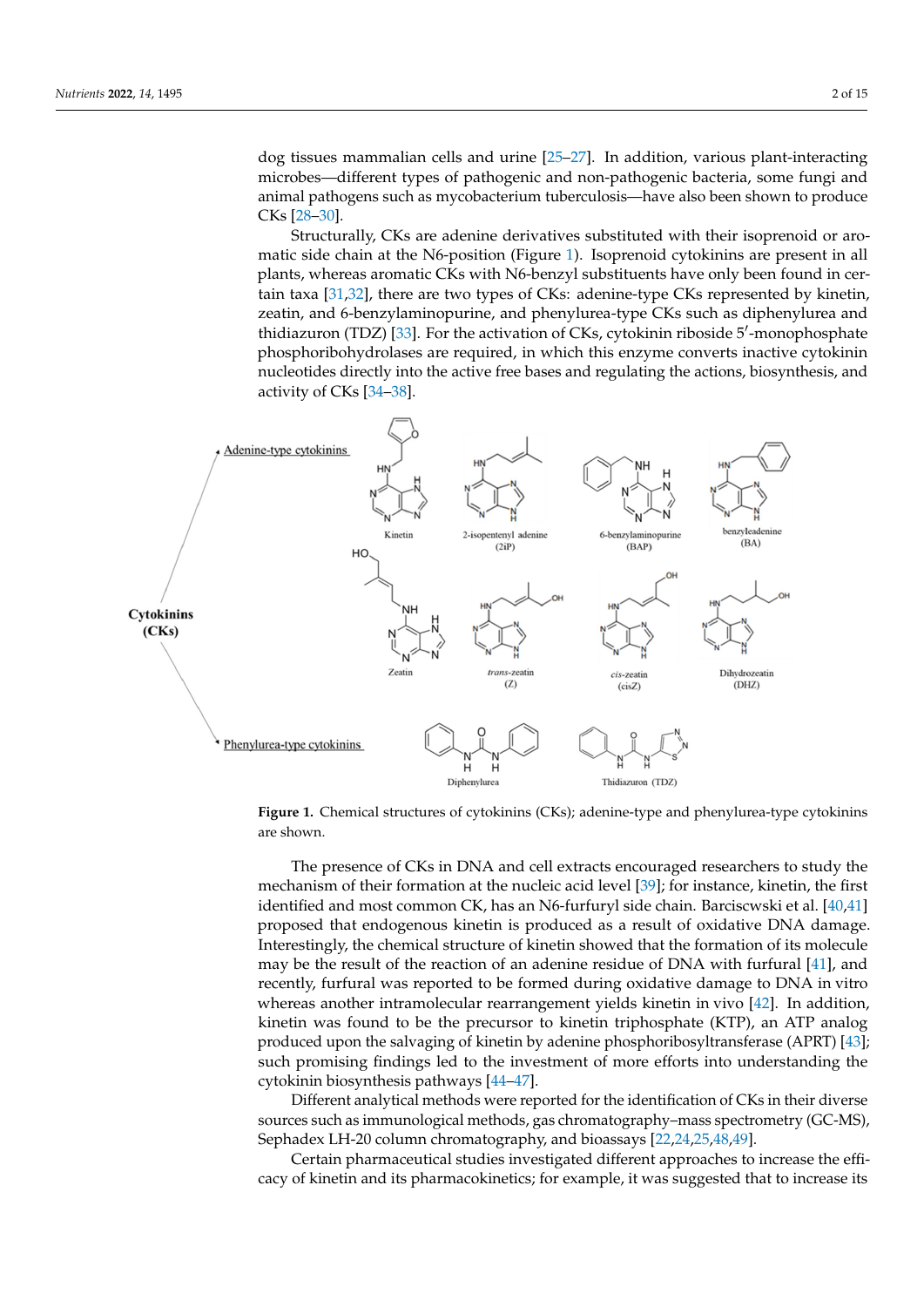absorption, kinetin could be added into a solid–lipid nanoparticle [\[50\]](#page-12-0) or liposome [\[51\]](#page-12-1) or mixed with other bioactive compounds [\[51](#page-12-1)[,52\]](#page-12-2).

#### **2. Cytokinin Action in Plants**

CKs play a major role in plants, both over long distances (paracrine signaling) and on the cell that produced them (autocrine signaling). They participate in almost every aspect of plant biology, including cell division and differentiation, organogenesis, alleviation of different biotic and abiotic stresses, and many other physiological and developmental processes [\[53–](#page-12-3)[55\]](#page-12-4). The type and activity of CK molecules differ remarkably between different plant species and tissues, at different developmental stages, under various environmental conditions such as low night temperature, and interference of other factors such as the amount of melatonin and the expression of CK receptors [\[56](#page-12-5)[–59\]](#page-12-6).

Mechanistically, the CK signaling pathway in plants is the same as in bacteria and yeast: CKs trigger receptor histidine kinases as part of the his-asp-phosphorelay system, resembling the bacterial two-component system of histidine phosphotransfer protein and response regulator [\[60\]](#page-12-7). This eukaryotic two-component system (TCS) is unique in plants among higher eukaryotes [\[61](#page-12-8)[,62\]](#page-12-9).

Skoog and Miller (1957) [\[63\]](#page-12-10) revealed that undifferentiated callus cultures would be differentiated into roots or shoots depending on the relative amount and ratio of CK and auxin in the medium; interestingly, a balanced ratio keeps the cells in an undifferentiated state, while high CK to auxin ratios promote shoot development and low ratios promote root development.

Several studies reported the detailed action of CKs in plants, highlighting their role in inducing the immunity of plants against different pathogens [\[30](#page-11-4)[,53](#page-12-3)[,54\]](#page-12-11). For instance, ethylene-cytokinin participated in the defense response of wheat against *Stagonospora nodorum* Berk, where exogenous application of zeatin improved the wheat resistance against *S. nodorum* through attenuation of the ethylene signaling pathway and up-regulation of salicylic acid (SA)-dependent genes [\[64\]](#page-12-12), whereas Gupta et al. [\[65\]](#page-12-13) reported that CK response regulates the systemic immune response and fungal pathogen resistance by modulating the trafficking of the PRR LeEIX2 in the tomato. This mediates the immune response to Xyn11 family xylanases and promotes resistance to *Botrytis cinerea* and *Oidium neolycopersici* by SAand ethylene (ET)-dependent mechanisms [\[65\]](#page-12-13). In another study, CKs have been shown to mediate a defense against insecticide toxicity, e.g., against cypermethrin insecticide toxicity in the cyanobacterium *Nostoc muscorum*, by involving nitric oxide, regulation of exopolysaccharide secretion, and reactive oxygen species (ROS) homeostasis [\[66\]](#page-12-14).

In a recent study, it was found that CK signaling is a potential target for enhancing future shoot regeneration efficiency, as it activates the dedication of the shoot progenitor at later stages and allows chromatin to maintain shoot identity genes at the priming stage [\[67\]](#page-12-15). In the context of the plant growth phases, it is frequently reported that CKs have an important regulatory role, for instance, vegetative phase change in *Arabidopsis thaliana* through the miR172/TOE1-TOE2 module [\[68\]](#page-12-16), development and environmental responses of plants through CKRs [\[69\]](#page-12-17), and shoot branching regulation in *Pisum sativum* through the SMXL/D53 strigolactone signaling repressors and up-regulation of PsSMXL7/D53 transcripts [\[70\]](#page-12-18).

In addition to the direct action of the CKs on plant organogenesis and growth, they also interfere with the level of phenolic and flavonoids compounds, as it was found that the antioxidant and cytotoxic effects in regenerated red cabbage were enhanced by the application of zeatin [\[71\]](#page-12-19).

Furthermore, it was reported that 6-benzylaminopurine (BAP), which is a growthregulatory plant cytokinin, could alleviate the detrimental effects of copper-induced toxicity in cotyledonal leaves of *R. communis* by effectively modulating stomatal responses and antioxidation mechanisms, thereby enhancing the function of the photosynthetic apparatus [\[72\]](#page-12-20). In addition, 2-isopentenyl adenine (2iP) and benzyleadenine (BA) increased the production of organogenic nodular meristemoids and the regeneration of *Tylophora*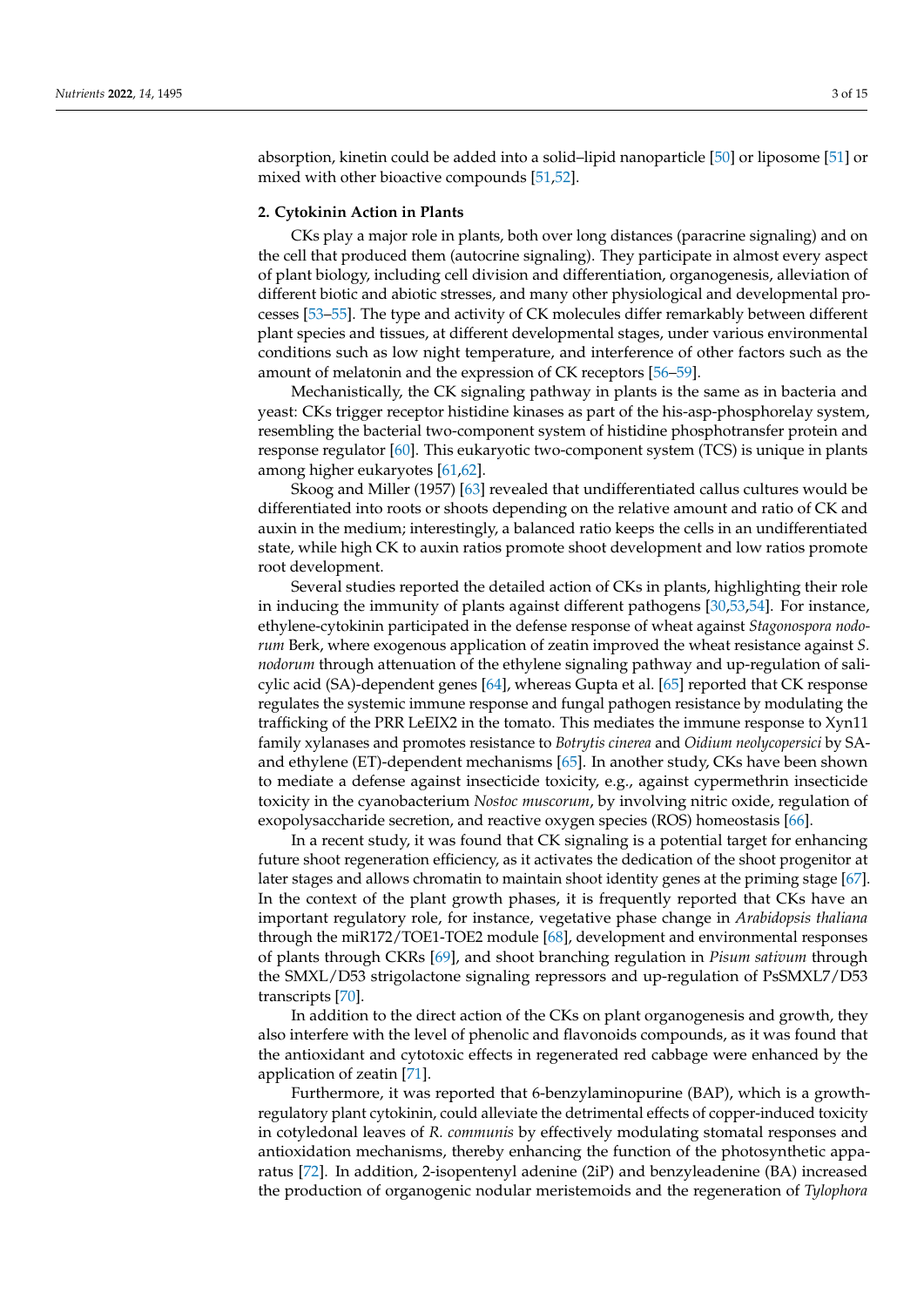*indica* roots [\[73\]](#page-12-21). Additionally, BA was observed to increase the growth of shoots in *Gynura procumbens* (Lour.) Merr, which is a medicinal plant that has antioxidant, anticancer, anti-inflammatory, hepatoprotective, and antimicrobial activities [\[74\]](#page-12-22). Furthermore, BA was found to improve the antioxidant enzyme activities and total antioxidant capacity and maintain higher levels of ATP content and energy charge in plants [\[75\]](#page-12-23).

#### **3. Cytokinins in Mammals**

Knowledge of CKs' action in plants and their protective activities encouraged researchers to focus on their potential effects in mammals and their utility for treating human diseases or serving as prophylactic agents, in addition to the investigation of the responsible signaling mechanisms and pathways [\[52,](#page-12-2)[76–](#page-12-24)[80\]](#page-13-0). Many studies have been conducted to examine the various pharmacological activities of natural phytohormones, CKs, and many authors reported that CKs have wide range of pharmacologic and health-promoting properties including neuroprotective, immunomodulatory, and anti-proliferative effects, in addition to numerous prospective therapeutic applications [\[81–](#page-13-1)[83\]](#page-13-2).

#### **4. Antioxidant Activity of Cytokinins**

Antioxidant activity is one of the highly reported biological activities for CKs. Since 1996, kinetin has been reported to have an antioxidant effect. It could control the level of ROS in the cell by direct clean up via different mechanisms, such as the presence of a Furan ring, which is rich in electrons and acts as a scavenger of ROS [\[84,](#page-13-3)[85\]](#page-13-4); the reaction with copper to produce complexes, which have superoxide-dismutase (SOD)-like action [\[86\]](#page-13-5); or the interaction of kinetin with iron, causing a reduction in 8-hydroxy-2-oxyguanosine production [\[87\]](#page-13-6). Another reported mechanism is the prevention of routine oxidation and glycoxidation formation and prevention of the formation of advanced glycation age products and protein-aggregation-induced fragmentation [\[88\]](#page-13-7).

In 2016, our group reported that kinetin exerts antioxidant activity and an antigenotoxic effect in different mammalian cell lines representing different organs. In addition, we highlighted that CKs could have dual actions according to the applied concentration [\[89\]](#page-13-8), and our results were supported by another study, which showed the antioxidant activity as a mechanism for the antigenotoxic effect of kinetin [\[90\]](#page-13-9).

Bizzalori chose four CKs to evaluate their antioxidant activity by using a group of different fluorescent and spectrophotometric assays. Kinetin was demonstrated to have the highest antioxidant activity up to a concentration of  $1 \mu M$ . The author suggested that some of the biological activity of the tested CKs is due to an intrinsic antioxidant capacity [\[91\]](#page-13-10).

In cultured astrocytes and mouse brain, kinetin showed protection against both Dgalactose-induced oxidative damage and enhanced cell viability through attenuation of the antioxidant system super oxide dismutase (T-SOD), glutathione peroxidase (GSH-PX), and malonyl dialdehyde concentration in the cell membrane [\[81\]](#page-13-1).

In another study, where cognitive impairment and oxidative damage were induced in mouse models by aluminum chloride and D-galactose, kinetin had the ability to enhance the antioxidant system of the cell by increasing the activities of SOD, GSH-px, and heme oxygenase 1 (HO-1) [\[92\]](#page-13-11). In addition, free radical scavenging activity of kinetin was evaluated in vitro in inactivated platelets, where the results proved that kinetin suppressed hydroxyl radical formation in a dose-dependent manner and exerted antithrombotic activity in three in vivo models as well [\[93\]](#page-13-12).

The antioxidant activity of kinetin was extended to preserve the structural and functional integrity of dog sperm during cryopreservation, where kinetin-supplemented samples were characterized by higher sperm counts with intact plasma membrane, normal acrosomes, mitochondria, and chromatin, and the samples showed a significant increase in the expression levels of anti-apoptotic (*BCL2*) and *protamine-related* (*protamine* 2, *PRM2*; *protamine* 3, *PRM3*) genes and a decrease in the expression of pro-apoptotic (*BAX*) and mitochondrial *reactive oxygen species-modulating* (*ROS modulator* 1, *ROMO1*) genes [\[94\]](#page-13-13). In the same direction, in 2018, a research group examined the ability of kinetin to preserve the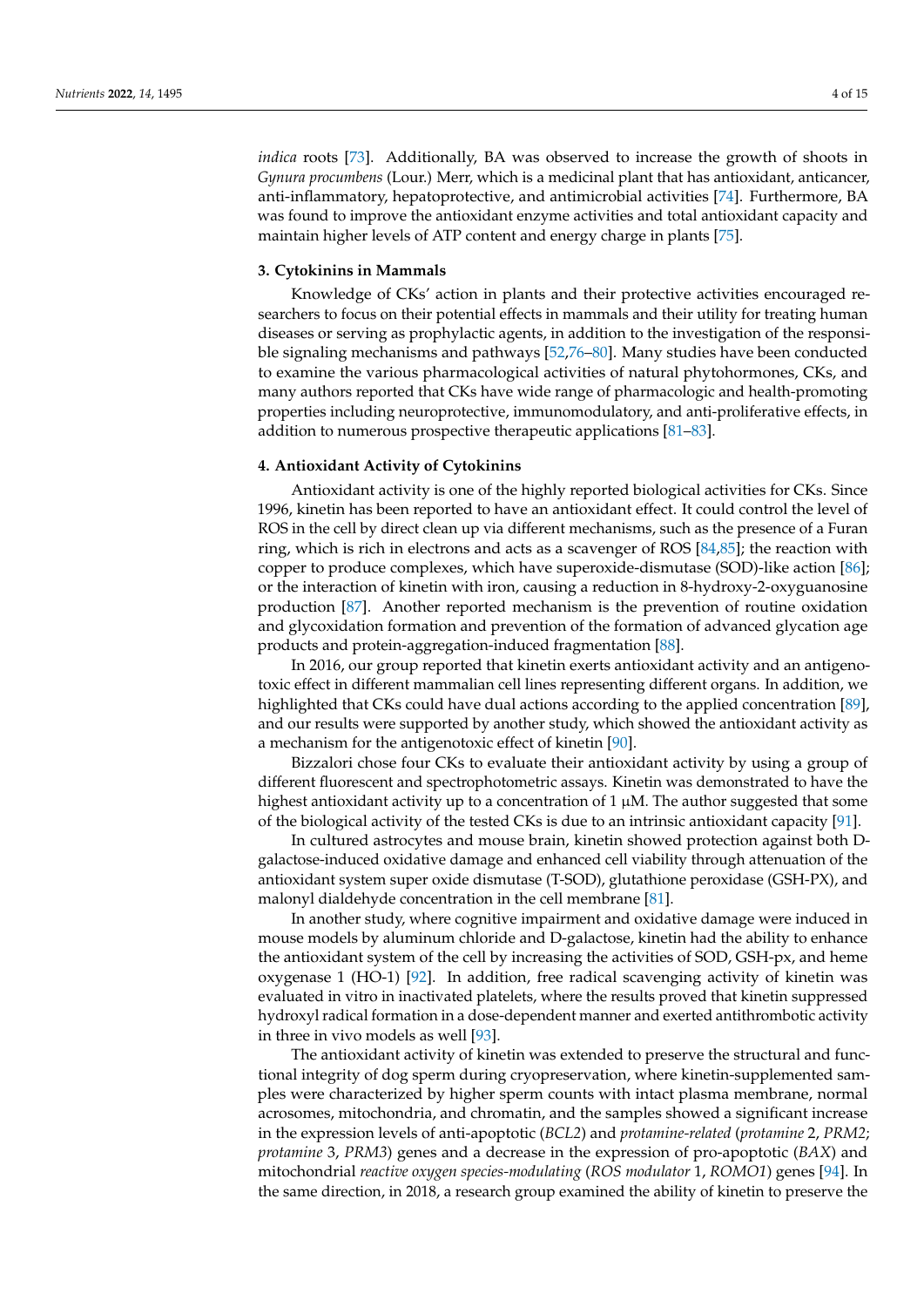quality of ram semen during storage at refrigerator temperature. At the end of the study, they concluded that kinetin improved spermatozoa motility and viability, the function of the spermatozoa plasma membrane, and the antioxidative markers of the ram semen [\[95\]](#page-13-14).

#### **5. Anti-Aging Activity of Cytokinins**

Anti-aging activity is a well-known pharmacological action of CKs in human tissues. In vitro, trans-zeatin and kinetin showed the same effect on aging markers of fibroblasts; both compounds delayed the onset of several cellular and biochemical markers that characterize the cellular aging of cultivated fibroblasts [\[96,](#page-13-15)[97\]](#page-13-16), where the treatment of keratinocytes with a combination of high levels of calcium and kinetin increased the expression of different markers of cell differentiation, and treatment of fibroblasts with kinetin or N6-benzyladenine affected the antioxidative enzyme activity, reduced glutathione and thiol group content, decreased the membrane phospholipid peroxidation, and exhibited protective properties against malondialdehyde production [\[98–](#page-13-17)[100\]](#page-13-18).

In a study with primary keratinocyte cultures of psoriatic patients, it was observed that kinetin stimulated the differentiation of the psoriatic cells and modified their hyperproliferative activity, which induced high numbers of cells to develop cornified envelopes [\[101\]](#page-13-19). McDaniel et al. examined the protective effect of kinetin against UVB radiation in keratinocytes: a 36% reduction in thymine dimer formation in DNA was observed in cells treated with 100 µM kinetin and exposed to UVB [\[102\]](#page-13-20). Another study investigated the effect of trans-zeatin on UVB-induced matrix metalloproteinase (MMP) expression in human skin fibroblasts. It was found that trans-zeatin (20–80 µM) markedly down-regulated UVB-induced MMP expression in a dose-dependent manner, resulting in enhanced cell viability of the radiated fibroblasts [\[103\]](#page-13-21).

Ji et al. tested the anti-aging protective effect of trans-zeatin in the immortalized HaCaT keratinocytes against UV irradiation. Trans-zeatin induced aquaporin-3 (AQP3) expression and attenuated the UV-induced loss of AQP3, and UV-induced decreased water permeability in HaCaT cells, in addition to the inhibition of the activation of the UV-induced MEK/ERK pathway, which plays an important role in UV-induced AQP3 loss [\[104\]](#page-14-0).

Topical applications of CKs for skin care purposes have been widely studied. The safety and efficacy of products containing kinetin have been investigated in many studies on animal models and human volunteers. Different studies found that kinetin, or its derivatives, which were tolerated in those studies, significantly improved the symptoms of rosacea and photo-damaged skin, such as facial skin erythema, skin texture, roughness and moisture, mottled hyperpigmentation, and fine wrinkles, even within 2 to 12 weeks of treatment [\[52](#page-12-2)[,102](#page-13-20)[,105](#page-14-1)[–109\]](#page-14-2). In another study, a trial extended for 48 weeks of application in 18 subjects, resulting in a 44% reduction in erythema severity and an 89% reduction in inflammatory lesions. This long-term treatment exhibited the absence of skin irritation, which is an important advantage, as skin sensitivity is a common side effect in patients with rosacea treated with long-term topical cosmetics [\[110\]](#page-14-3).

Kimura and Doi conducted a study with a long-term topical application of kinetin in 10-year-old hairless dogs; the model was characterized by age-related changes in the skin similar to those in humans. Obvious improvements in skin texture, reduced wrinkling and pigmentation, decrease in the thickness of the corneal layer, a smaller number of melanin granules, and increased numbers of collagen and elastic fibers in the dermis were observed after 100 days of application, even with lower concentration. It is important to mention that no side effects were observed, indicating the safety of using kinetin for long-term therapy [\[111\]](#page-14-4).

The anti-aging activity of CKs was also investigated regarding skeletal muscle aging. In a recent study [\[112\]](#page-14-5), it was reported that kinetin efficiently stimulates in vitro differentiation of C2C12 myoblasts into myotubes. This action was explained by its antioxidant activity and its ability to modulate intracellular calcium levels [\[112\]](#page-14-5). Moreover, kinetin reduced coronary atherosclerosis by its ability to improve the LDL/HDL ratio [\[113](#page-14-6)[,114\]](#page-14-7).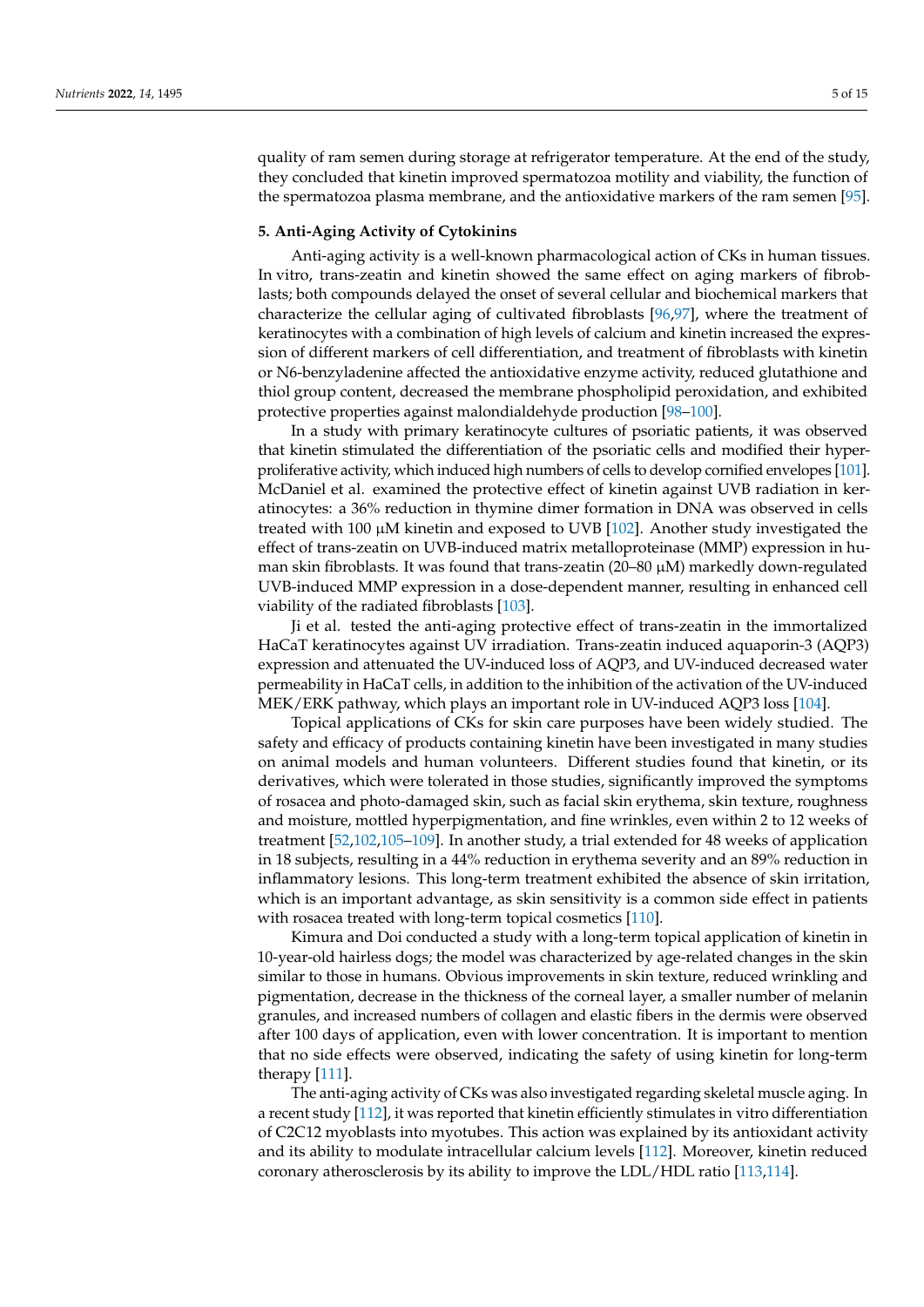#### **6. Anticancer Activity of Cytokinins**

A long time ago, the anticancer activity of CKs caught the attention of the scientists: in 1960, an in vitro study was conducted to examine the effect of kinetin and kinetin ribofuranoside on tissue cultures of human skin and breast carcinoma. This showed antiproliferative activity against the outgrowth of both tissues [\[115\]](#page-14-8). Further reports about natural CK ribosides (iPR, KP, BAR, and OTR) showed that they had high toxicity to cancer cell lines. Instead, their corresponding nucleotide base had no or limited toxicity [\[116\]](#page-14-9).

In contrast to human cells, plant cells can convert both forms of CK (cytokinin bases and their corresponding ribosides) riboside-5-mono phosphatase; this explains the low toxicity of kinetin in human leukemia HL-60 cell line, which is due to the activity of human phosphoribosyl transferase toward cytokinin bases [\[77\]](#page-13-22). Accordingly, it was reported that different structural requirements are essential for CKs to exhibit their cytotoxic activity against human cell lines that differ from those required in plant bioassays. The ribose moiety appears to be important for a cytotoxic effect in human cells [\[77\]](#page-13-22). In addition, the hydroxyl position of the side chain of kinetin had a marked effect on anti-cancer activity in both aromatic (oTR >> mTR, pTR) and isoprenoid CKs.

In 2010, Voller et al. confirmed the cytotoxic activity of N6-isopentyl adenosine, kinetin riboside, and N6-benzyl adenosine and extended the scope of their toxic effect to a wider range of cancer cell lines. In that study, the authors provided the first evidence of cytotoxic activity of the hydroxylated aromatic CKs (ortho, meta, para topoline riboside) and the isoprenoid cytokinin cis-zeatin riboside. Another significant finding showed that cytokininfree bases (2-methylthioderivatives as well as O- and N- glucoside) showed no or limited toxicity [\[116\]](#page-14-9).

In 2017, Vollar et al. conducted a study to compare the activity of kinetin riboside N6-benzyladenosine (BAR) and N6-isopentenyladenosine with those of the highly active, naturally occurring aromatic cytokinin OTR (ortho topoline riboside) and 20H3MeoBAR N6-(2-hydroxy-3-methoxybenzyl) adenosine. The authors reported that 20H3MeoBAR is the most effective studied cytokinin riboside because it can cause its effect by stimulating cell death without ATP depletion. This study also includes NCI-60 cytotoxicity assay, which demonstrated that the activity of 20H3MeoBAR is independent of p53 status [\[117\]](#page-14-10).

In leukemia cell lines, CK bases do not exhibit any significant cytotoxic effect; however, they can cause differentiation in some specific types of leukemia cell lines. The differentiation therapy is characterized by a lesser side-effect compared to other regimens, which lead to cell death. Kinetin and other cytokinin bases, including kinetin, N6-isopentenyladenine, and N6-benzyladenine, at concentrations above  $25 \mu M$  induce granulocytic differentiation in the HL-60 cell line [\[118,](#page-14-11)[119\]](#page-14-12), and the phosphorylation of ERK1/2 and expression of S100P and CEBPD proteins are reported as suggested pathways through which differentiation takes place [\[120\]](#page-14-13); however, low micromolar concentrations of iPR-induced rapid apoptosis in HL-60. Combination treatment of cytokinin ribosides with caspase inhibitors shifted the cytokinin riboside activity from pro-apoptotic to growth-inhibitory and differentiating [\[118\]](#page-14-11). Therefore, we can say that differentiation (possibly occurring at low concentrations) could contribute to the therapeutic effects of CKRs in myeloproliferative diseases. Cytokinin bases are also able to promote differentiation of keratinocytes [\[98\]](#page-13-17) and could have a potential role in psoriasis therapy.

Interference with mitochondrial functions and potential antimitotic effects of kinetin riboside were reported as suggested mechanisms for their anticancer activity [\[121\]](#page-14-14). This is supported by metabolism in cancer cells, which mainly occurs through the Crabtree effect and relies on glucose-induced inhibition of cell respiration and oxidative phosphorylation (OXPHOS), supporting the survival of cancer cells under metabolic stress conditions. Technically, replacing glucose with galactose in the culture changes the cells to make them more sensitive to mitochondrial perturbations caused by antimitotic toxins. Kinetin riboside in the galactose environment was found to be a potent apoptosis-inducing agent, decreased the mitochondrial membrane potential, reduced glutathione level, depleted cellular ATP, and induced ROS production in the OXPHOS state, leading to a loss of cell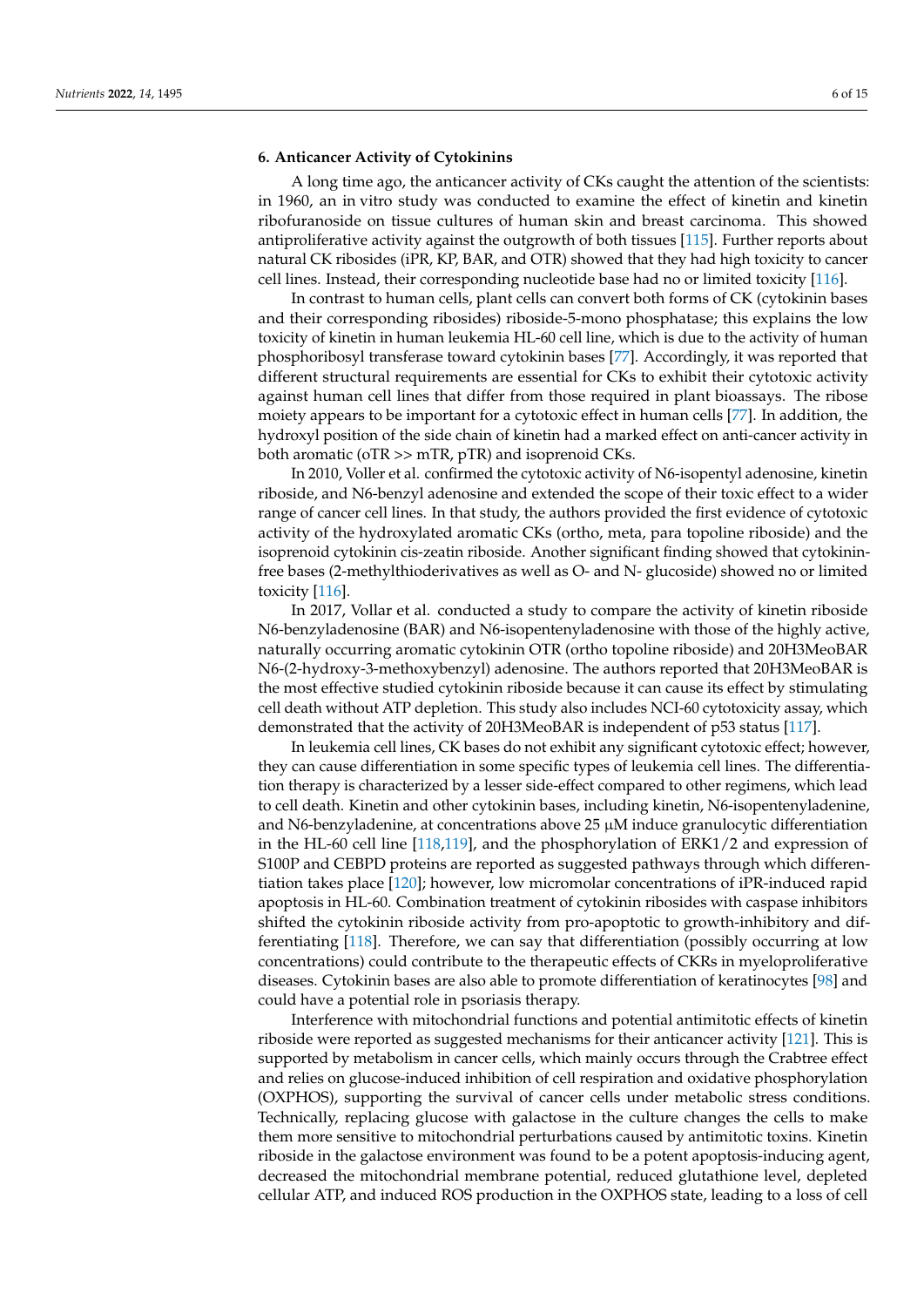viability [\[121\]](#page-14-14). In another study, it was reported that kinetin riboside induces apoptosis in HeLa and mouse melanoma B16F-10 cells by modulating the mitochondrial membrane potential, stimulating the release of cytochrome c and activating caspase-3. In contrast, human skin fibroblast CCL-116 and bovine primary fibroblast cells showed resistance to kinetin and no significant changes in Bad, Bcl-X(L), and cleaved PARP were observed [\[122\]](#page-14-15). In HSCs cells, the kinetin-induced apoptosis was positively correlated with the expression of Bax and negatively with the expression of Bcl-2. Moreover, kinetin inhibited the growth of HSCs by interrupting the cell cycle at the G1/S restriction point and inducing apoptosis by reducing the Bcl-2/Bax ratio [\[123\]](#page-14-16).

In human prostate cancer cells, kinetin riboside inhibited the growth of cancer cells and affected the expression of different proteins such as N-cadherins, Vimentin, Snail, Twist, p-Akt, antiapoptotic Bcl-2, Bax, and MMPs. It was found that this effect was dependent upon the type of the cells and their androgen sensitivity [\[124\]](#page-14-17).

The combination of cytokinin ortho-methoxytopolin-riboside (MeoTR) and auxin indole-3-acetic acid (IAA) shows synergistic anticancer activity in HeLa cells by inducing apoptosis, cell cycle progression arrest in S phase, and blockage of the Akt pathway [\[125\]](#page-14-18).

Crude extracts and purified cytokinin fractions from the mycelia of medicinal mushrooms Hericium coralloides and Fomitopsis officinalis were examined for their effect on the growth and morphology of HepG2 cells. The results showed that purified cytokinin induced cytotoxicity and apoptosis in the HepG2 cells [\[126\]](#page-14-19). In addition, it was reported that different derivatives of BAP have cyclin-dependent, kinase-inhibitory, anticancer, and antiproliferative properties on various cancer cell lines [\[127\]](#page-14-20).

#### **7. Neuroprotective Activity of Cytokinins**

Kinetin was demonstrated to control some human mRNA splicing diseases such as familial dysautonomia [\[128](#page-14-21)[–130\]](#page-15-0) and the serious disease Neurofibromatosis type 1 (NF1), which is a characterized by the presence of 'café au lait' spots and neurofibromas and associated with mutation, which may lead to malignant tumors [\[131\]](#page-15-1).

Further, various studies reported that natural CKs have a therapeutic potential in the treatment of age-related neurodegenerative diseases as Huntington's disease (HD) [\[132\]](#page-15-2) and Parkinson's disease (PD) [\[133\]](#page-15-3) with few side effects, and explained that kinetin can act as a phosphate donor after its conversion by adenosine phosphoribosyl transferase (APRT) into its triphosphate form, maintaining the N17 phosphorylation in HD model neurons and mutant huntingtin expression cells [\[132\]](#page-15-2).

In 2013, Hertz et al. discovered that kinetin could be a precursor of N6-modified ATP analogs K triphosphate (KTP), and in a pink1 kinase-dependent manner, it can accelerate parkin recruitment to depolarized mitochondria, block mitochondrial motility in axons, and suppress apoptosis of human neural cells [\[43\]](#page-11-14).

The activity of CKs as neuroprotective agents is not limited to the compounds themselves but extends to their metabolites. Gonzalez et al. proved that in neuron-like SH-SY5Y cells, cis-zeatin riboside, kinetin-3-glucoside (K3G), and N6-isopentyl adenosine had a clear neuroprotective cytotoxic effect [\[133\]](#page-15-3) and zeatin riboside exerted its potential neuroprotective effect via activation of the A2A-R signaling in mutant huntingtin Pcl12 cells [\[134\]](#page-15-4).

In another study, kinetin attenuated the anxiety and improved the memory impairment caused by the exposure to a toxic dose of radiation [\[135\]](#page-15-5); it also protected immortalized hippocampal cell line (HT-22) from glutamate-induced cell death by promoting the nuclear translocation of NrF2, inducing HO-1 expression, suppressing ROS, and increasing intracellular calcium influx [\[136\]](#page-15-6).

In a recent study focusing on familial *Dysautonomia* disease (FD), which is characterized by an autosomal recessive congenital neuropathy and impaired level of IκB kinase complex-associated protein (IKAP), a treatment protocol of a combination of kinetin with phosphatidyl serine (PS) or pridopidine increased the IKBKAP gene level with no side effects in comparison to PS or pridopidine alone [\[137\]](#page-15-7).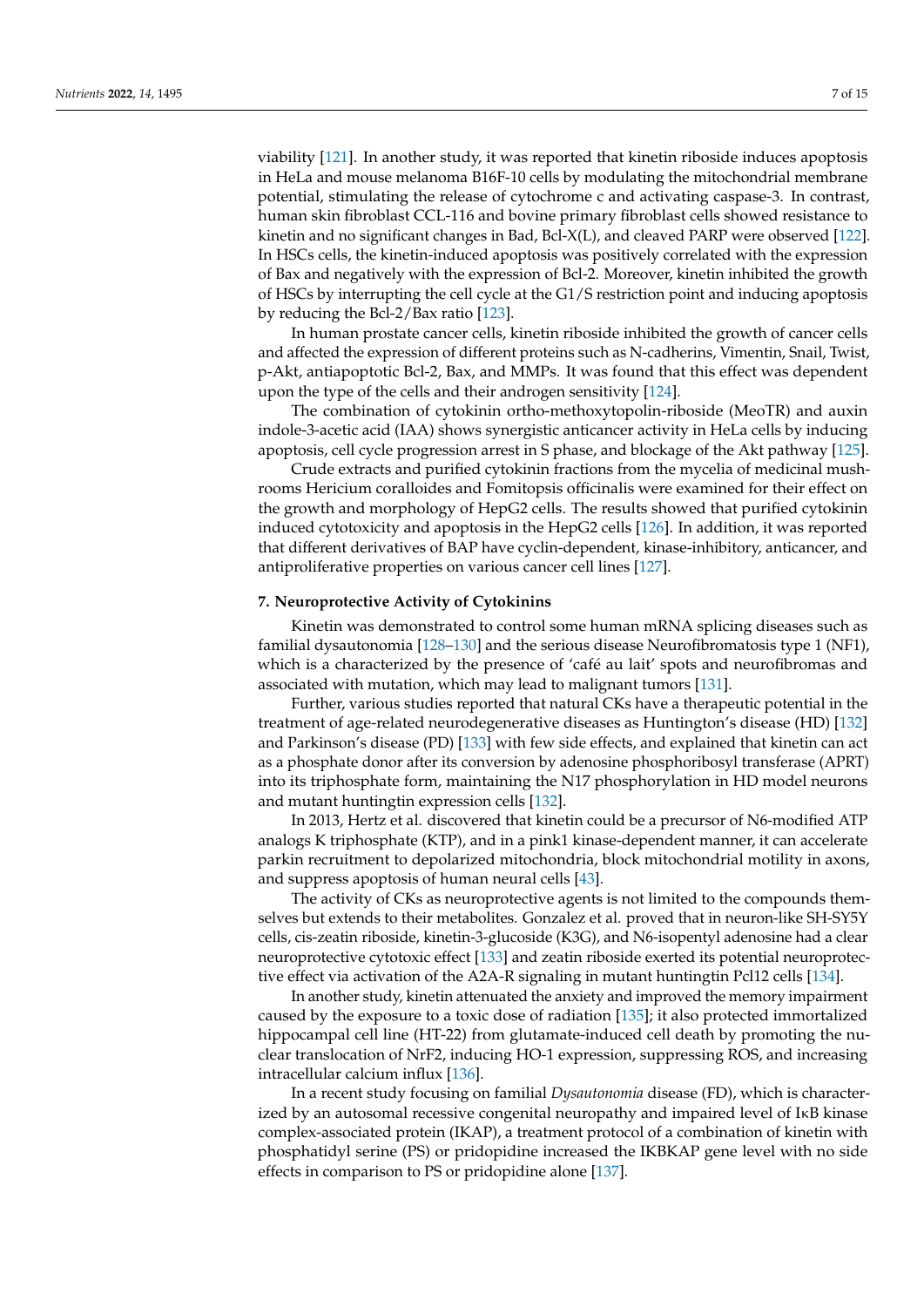In HT-22 cells, kinetin provided a neuroprotective effect, attenuated glutamate-induced oxidative cytotoxicity, and rescued cell death by suppressing the accumulation of intracellular free radicals, increasing the intracellular calcium influx, maintaining normal function of mitochondria, and activating Nrf2 pathway [\[138\]](#page-15-8).

#### **8. Anti-Inflammatory and Immunomodulatory Effects of Cytokinins**

Inflammatory and immune responses are important for the maintenance of physiological functions and repair processes of the body. In 2015, Lappas [\[139\]](#page-15-9) showed that zeatin riboside modulated mammalian T lymphocyte and immune system activity via an A2AR-dependent mechanism and was considered as an effective therapeutic potential in the treatment of chronic inflammatory disorders and thioglycolate-induced peritoneal leukocytosis. Zeatin riboside treatment stimulated the production of cyclic adenosine monophosphate (cAMP) by T lymphocytes and suppressed the production of interferon (IFN)-c, IL-2, tumor-necrosis factor (TNF)-a, IL-4, and IL-13 by CD31CD41 T cells and the production of IFN-c, IL-2, and TNF-a by CD31CD81 T cells. In addition, zeatin riboside modulated the up-regulation of CD25, CD69, and CD40L by activated T lymphocytes [\[139\]](#page-15-9).

In a study on PC-12 cells, it was found that zeatin prevented amyloid beta-induced neurotoxicity and scopolamine-induced cognitive deficits, and in the same study, the effect of zeatin on learning and memory capacity in vivo using ICR mice was evaluated. Zeatin showed antioxidant and cell protective effects against Abeta-induced neurotoxicity and ameliorated scopolamine-induced amnesia, suggesting a potential chemopreventive role of zeatin in Alzheimer's disease [\[140\]](#page-15-10).

Familial dysautonomia (FD) is a recessive neurodegenerative disease caused by a T to C transition at base pair 6 of IKBKAP intron 20. Hims et al. [\[129\]](#page-14-22) reported that kinetin increased exon 20 inclusion in RNA isolated from cultured FD cells and increased IKBKAP mRNA and IKAP protein to normal levels in FD lymphoblast cell lines. Furthermore, Slaugenhaupt et al. [\[128\]](#page-14-21) supported the idea of using kinetin for the treatment of other human splicing disorders by showing correction of a splicing defect in neurofibromatosis [\[128](#page-14-21)[,129\]](#page-14-22).

#### **9. Conclusions**

Collecting all the previous reports about the biological actions of CKs (Table [1\)](#page-8-0), we can conclude that the plant hormones cytokinins are promising natural products for their pharmacological and prophylactic activities in mammalian cells, and the latest pharmacological results reviewed here underline an impressive broad potential for CKs in treating a number of diseases by inducing regeneration.

<span id="page-8-0"></span>**Table 1.** Summary of the different pharmacological activities and the responsible mechanisms for cytokinins.

| Activity               | Mechanism                                                                                                                                                                                                                                        |
|------------------------|--------------------------------------------------------------------------------------------------------------------------------------------------------------------------------------------------------------------------------------------------|
| Antioxidant [81,86–95] | Kinetin controls the level of ROS via                                                                                                                                                                                                            |
|                        | Scavenging the ROS (due to the presence of furan ring);<br>Production of complexes which have SOD-like action.                                                                                                                                   |
|                        | Kinetin and BA protect against oxidative damage via                                                                                                                                                                                              |
|                        | Attenuation of GSH-PX activity;<br>Decreasing the membrane phospholipid peroxidation and MDA production;<br>Increasing the activities of SOD and HO-1.<br>$\qquad \qquad \blacksquare$                                                           |
|                        | Kinetin increases the expression levels of anti-apoptotic (BCL2) and <i>protamine-related</i><br>(PRM2 and PRM3) genes and decreases the expression of pro-apoptotic (BAX) and<br>mitochondrial reactive oxygen species-modulating (ROMO1) genes |
| Antithrombotic [93]    | Kinetin suppressed hydroxyl radical formation                                                                                                                                                                                                    |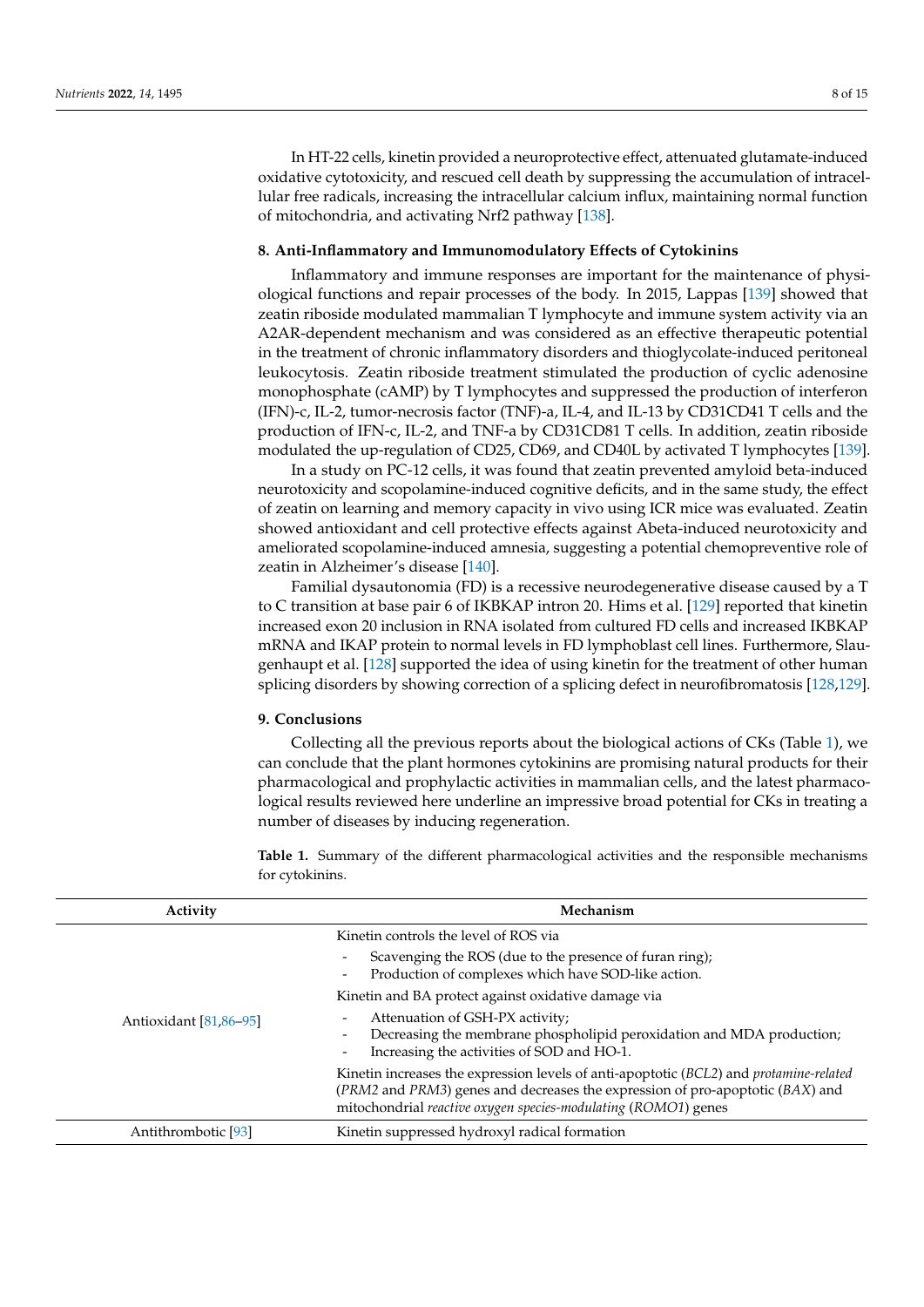| Activity                                                    | Mechanism                                                                                                                                                                                                                                                                                                                                                                                                                                                                                                                                                                                                                                                                               |
|-------------------------------------------------------------|-----------------------------------------------------------------------------------------------------------------------------------------------------------------------------------------------------------------------------------------------------------------------------------------------------------------------------------------------------------------------------------------------------------------------------------------------------------------------------------------------------------------------------------------------------------------------------------------------------------------------------------------------------------------------------------------|
| Anti-aging [52,96-114]                                      | Kinetin<br>Increases the expression of different markers of cell differentiation;<br>Improves skin texture, reduces wrinkling and pigmentation, decreases the<br>thickness of the corneal layer, and increases numbers of collagen and elastic<br>fibers in the dermis;<br>Decreases the skeletal muscle aging by its antioxidant activity and its ability to<br>modulate intracellular calcium levels.<br>trans-zeatin<br>Down-regulates UVB-induced MMP expression resulting in enhanced cell<br>$\overline{\phantom{a}}$<br>viability of the radiated fibroblasts;<br>Modulates AQP3 expression;<br>-<br>Inhibits UV-induced MEK/ERK pathway activation.<br>$\overline{\phantom{0}}$ |
| Anticancer [77,98,115-127]                                  | Kinetin, 2iP and BA show antiproliferative activity via<br>Induction of differentiation by the phosphorylation of ERK1/2 and the<br>expression of S100P and CEBPD proteins;<br>Induction of apoptosis by<br>$\overline{\phantom{0}}$<br>modulating the mitochondrial membrane potential;<br>depleting cellular ATP;<br>stimulating the release of cytochrome c;<br>activation of caspase-3;<br>reducing the ratio of Bcl-2/Bax;<br>interrupting the cell cycle at G1/S restriction point;<br>Inhibition of the growth of the cancer cells by modulating the expression of<br>different proteins such as N-cadherins, Vimentin, Snail, Twist, p-Akt, and MMPs.                           |
| Neuroprotective [43,128-138]                                | Kinetin<br>Acts as a phosphate donor maintaining the N17 phosphorylation in<br>Huntington's disease;<br>Attenuates the anxiety and improved the memory impairment by<br>Promoting the nuclear translocation of NrF2;<br>Induction of HO-1 expression;<br>Suppression of ROS;<br>Increasing of intracellular calcium influx.<br>Zeatin showed an potential neuroprotective effect via activation of the<br>A2A-R signaling.                                                                                                                                                                                                                                                              |
| Anti-inflammatory and<br>immunomodulatory [128,129,139,140] | Zeatin riboside modulated mammalian T lymphocyte and immune system activity via<br>an A2AR-dependent mechanism by<br>Stimulation of the production of cAMP by T lymphocytes;<br>Suppression of the production of IFN-c, IL-2, TNF-a, IL-4 and IL-13, by<br>$\overline{\phantom{a}}$<br>CD31CD41 T cells;<br>Production of IFN-c, IL-2 and TNF-a by CD31CD81 T cells.<br>Kinetin improves familial dysautonomia by increasing exon 20 inclusion in RNA and<br>increasing IKBKAP mRNA and IKAP protein to normal levels.                                                                                                                                                                  |

**Author Contributions:** Conceptualization, M.F., E.M.O. and T.D.; resources, T.D. writing—original draft preparation, S.M.S.E., M.F. and E.M.O.; writing—review and editing, T.D., M.N. and E.M.O.; supervision, T.D., E.M.O. and M.F.; project administration, T.D., E.M.O. and M.N.; funding acquisition, T.D., E.M.O. and M.N. All authors have read and agreed to the published version of the manuscript.

**Funding:** This research was funded by DFG (Deutsche Forschungsgemeinschaft) grant number TRR240/Z2 (ROS aspects and general inflammation) and SFB1525/Z1 (cardioprotective aspects of cytokinines). This publication was supported by the Open Access Publication Fund of the University of Wuerzburg." and Research Incentive funding grant (R19073) to MN by Zayed University.

**Institutional Review Board Statement:** Not applicable.

**Table 1.** *Cont.*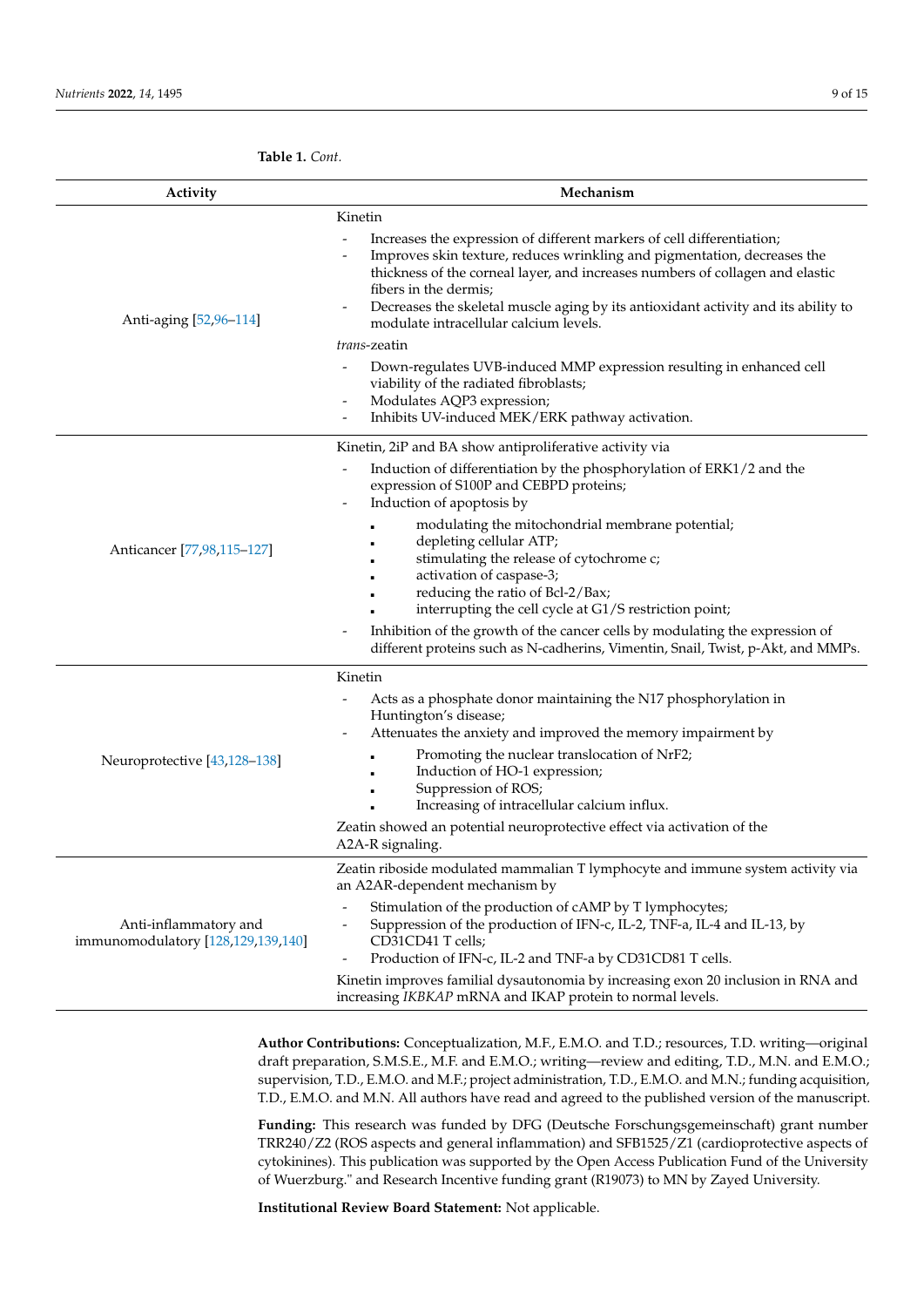**Informed Consent Statement:** Not applicable.

**Data Availability Statement:** Not applicable.

**Conflicts of Interest:** The authors declare no conflict of interest.

#### **References**

- <span id="page-10-0"></span>1. Fathy, M.; Khalifa, E.M.; Fawzy, M.A. Modulation of inducible nitric oxide synthase pathway by eugenol and telmisartan in carbon tetrachloride-induced liver injury in rats. *Life Sci.* **2019**, *216*, 207–214. [\[CrossRef\]](http://doi.org/10.1016/j.lfs.2018.11.031) [\[PubMed\]](http://www.ncbi.nlm.nih.gov/pubmed/30452970)
- 2. Fathy, M.; Nikaido, T. In vivo modulation of iNOS pathway in hepatocellular carcinoma by Nigella sativa. *Environ. Health Prev. Med.* **2013**, *18*, 377–385. [\[CrossRef\]](http://doi.org/10.1007/s12199-013-0336-8) [\[PubMed\]](http://www.ncbi.nlm.nih.gov/pubmed/23609474)
- 3. Fathy, M.; Nikaido, T. In vivo attenuation of angiogenesis in hepatocellular carcinoma by Nigella sativa. *Turk. J. Med. Sci.* **2018**, *48*, 178–186. [\[CrossRef\]](http://doi.org/10.3906/sag-1701-86) [\[PubMed\]](http://www.ncbi.nlm.nih.gov/pubmed/29479981)
- 4. Fathy, M.; Okabe, M.; Othman, E.M.; Eldien, H.M.S.; Yoshida, T. Preconditioning of Adipose-Derived Mesenchymal Stem-Like Cells with Eugenol Potentiates Their Migration and Proliferation In Vitro and Therapeutic Abilities in Rat Hepatic Fibrosis. *Molecules* **2020**, *25*, 2020. [\[CrossRef\]](http://doi.org/10.3390/molecules25092020)
- 5. Fathy, M.; Okabe, M.; Eldien, H.M.S.; Yoshida, T. AT-MSCs Antifibrotic Activity is Improved by Eugenol through Modulation of TGF-β/Smad Signaling Pathway in Rats. *Molecules* **2020**, *25*, 348. [\[CrossRef\]](http://doi.org/10.3390/molecules25020348)
- <span id="page-10-1"></span>6. Fawzy, M.A.; Maher, S.A.; El-Rehany, M.A.; Welson, N.N.; Albezrah, N.K.A.; Batiha, G.E.-S.; Fathy, M. Vincamine Modulates the Effect of Pantoprazole in Renal Ischemia/Reperfusion Injury by Attenuating MAPK and Apoptosis Signaling Pathways. *Molecules* **2022**, *27*, 1383. [\[CrossRef\]](http://doi.org/10.3390/molecules27041383)
- <span id="page-10-2"></span>7. Cragg, G.M.; Pezzuto, J.M. Natural products as a vital source for the discovery of cancer chemotherapeutic and chemopreventive agents. *Med. Princ. Pract.* **2016**, *25*, 41–59. [\[CrossRef\]](http://doi.org/10.1159/000443404)
- 8. Newman, D.J.; Cragg, G.M. Natural products as sources of new drugs over the 30 Years from 1981 to 2010. *J. Nat. Prod.* **2012**, *75*, 311–335. [\[CrossRef\]](http://doi.org/10.1021/np200906s)
- 9. Abdellatef, A.A.; Fathy, M.; Mohammed, A.E.-S.I.; Abu Bakr, M.S.; Ahmed, A.H.; Abbass, H.S.; El-Desoky, A.H.; Morita, H.; Nikaido, T.; Hayakawa, Y. Inhibition of cell-intrinsic NF-κB activity and metastatic abilities of breast cancer by aloe-emodin and emodic-acid isolated from Asphodelus microcarpus. *J. Nat. Med.* **2021**, *75*, 840–853. [\[CrossRef\]](http://doi.org/10.1007/s11418-021-01526-w)
- <span id="page-10-3"></span>10. Fathy, M.; Fawzy, M.A.; Hintzsche, H.; Nikaido, T.; Dandekar, T.; Othman, E.M. Eugenol exerts apoptotic effect and modulates the sensitivity of hela cells to cisplatin and radiation. *Molecules* **2019**, *24*, 3979. [\[CrossRef\]](http://doi.org/10.3390/molecules24213979)
- <span id="page-10-4"></span>11. Atanasov, A.G.; Waltenberger, B.; Pferschy-Wenzig, E.-M.; Linder, T.; Wawrosch, C.; Uhrin, P.; Temml, V.; Wang, L.; Schwaiger, S.; Heiss, E.H.; et al. Discovery and resupply of pharmacologically active plant-derived natural products: A review. *Biotechnol. Adv.* **2015**, *33*, 1582–1614. [\[CrossRef\]](http://doi.org/10.1016/j.biotechadv.2015.08.001) [\[PubMed\]](http://www.ncbi.nlm.nih.gov/pubmed/26281720)
- 12. Harvey, A.L.; Edrada-Ebel, R.; Quinn, R.J. The re-emergence of natural products for drug discovery in the genomics era. *Nat. Rev. Drug Discov.* **2015**, *14*, 111–129. [\[CrossRef\]](http://doi.org/10.1038/nrd4510) [\[PubMed\]](http://www.ncbi.nlm.nih.gov/pubmed/25614221)
- 13. Newman, D.J.; Cragg, G.M. Natural products as sources of new drugs from 1981 to 2014. *J. Nat. Prod.* **2016**, *79*, 629–661. [\[CrossRef\]](http://doi.org/10.1021/acs.jnatprod.5b01055) [\[PubMed\]](http://www.ncbi.nlm.nih.gov/pubmed/26852623)
- <span id="page-10-5"></span>14. Alaaeldin, R.; Abdel-Rahman, I.A.M.; Hassan, H.A.; Youssef, N.; Allam, A.E.; Abdelwahab, S.F.; Zhao, Q.-L.; Fathy, M. Carpachromene Ameliorates Insulin Resistance in HepG2 Cells via Modulating IR/IRS1/PI3k/Akt/GSK3/FoxO1 Pathway. *Molecules* **2021**, *26*, 7629. [\[CrossRef\]](http://doi.org/10.3390/molecules26247629) [\[PubMed\]](http://www.ncbi.nlm.nih.gov/pubmed/34946711)
- <span id="page-10-6"></span>15. Caplin, S.M.; Steward, F.C. Effect of Coconut Milk on the Growth of Explants from Carrot Root. *Science* **1948**, *108*, 655–657. [\[CrossRef\]](http://doi.org/10.1126/science.108.2815.655)
- <span id="page-10-7"></span>16. Kieber, J.J.; Schaller, G.E. The Perception of Cytokinin: A Story 50 Years in the Making: Figure 1. *Plant Physiol.* **2010**, *154*, 487–492. [\[CrossRef\]](http://doi.org/10.1104/pp.110.161596)
- <span id="page-10-8"></span>17. Miller, C.O.; Skoog, F.; Von Saltza, M.H.; Strong, F.M. Kinetin, a cell division factor from deoxyribonucleic acid1. *J. Am. Chem. Soc.* **1955**, *77*, 1392. [\[CrossRef\]](http://doi.org/10.1021/ja01610a105)
- <span id="page-10-9"></span>18. Letham, D. Zeatin, a factor inducing cell division isolated from zea mays. *Life Sci.* **1963**, *2*, 569–573. [\[CrossRef\]](http://doi.org/10.1016/0024-3205(63)90108-5)
- <span id="page-10-10"></span>19. Jaworek, P.; Kopečný, D.; Zalabák, D.; Šebela, M.; Kouřil, S.; Hluska, T.; Končitíková, R.; Podlešáková, K.; Tarkowski, P. Occurrence and biosynthesis of cytokinins in poplar. *Planta* **2019**, *250*, 229–244. [\[CrossRef\]](http://doi.org/10.1007/s00425-019-03152-z)
- 20. Pokorná, E.; Hluska, T.; Galuszka, P.; Hallmark, H.T.; Dobrev, P.I.; Drábková, L.Z.; Filipi, T.; Holubová, K.; Plíhal, O.; Rashotte, A.M.; et al. Cytokinin *N*-glucosides: Occurrence, Metabolism and Biological Activities in Plants. *Biomolecules* **2020**, *11*, 24. [\[CrossRef\]](http://doi.org/10.3390/biom11010024)
- 21. Crafts, C.B.; Miller, C.O. Detection and identification of cytokinins produced by mycorrhizal fungi. *Plant Physiol.* **1974**, *54*, 586–588. [\[CrossRef\]](http://doi.org/10.1104/pp.54.4.586) [\[PubMed\]](http://www.ncbi.nlm.nih.gov/pubmed/16658934)
- <span id="page-10-11"></span>22. Morris, R.O.; Jameson, P.E.; Laloue, M.; Morris, J.W. Rapid identification of cytokinins by an immunological method. *Plant Physiol.* **1991**, *95*, 1156–1161. [\[CrossRef\]](http://doi.org/10.1104/pp.95.4.1156) [\[PubMed\]](http://www.ncbi.nlm.nih.gov/pubmed/16668105)
- 23. Spinola, M.; Galvan, A.; Pignatiello, C.; Conti, B.; Pastorino, U.; Nicander, B.; Paroni, R.; Dragani, T.A. Identification and functional characterization of the candidate tumor suppressor gene TRIT1 in human lung cancer. *Oncogene* **2005**, *24*, 5502–5509. [\[CrossRef\]](http://doi.org/10.1038/sj.onc.1208687) [\[PubMed\]](http://www.ncbi.nlm.nih.gov/pubmed/15870694)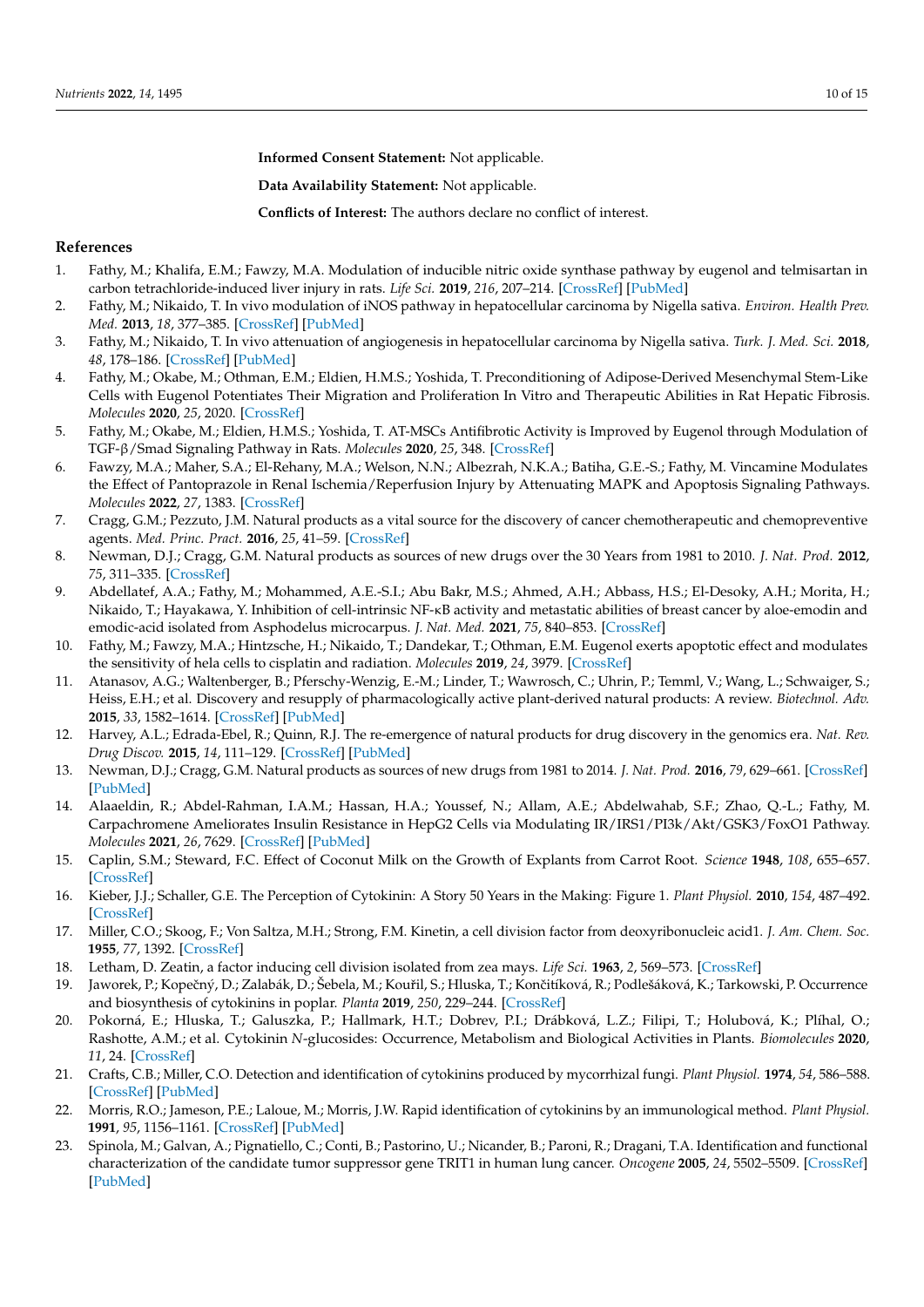- <span id="page-11-0"></span>24. Béres, T.; Zatloukal, M.; Voller, J.; Niemann, P.; Gahsche, M.C.; Tarkowski, P.; Novák, O.; Hanuš, J.; Strnad, M.; Doležal, K. Tandem mass spectrometry identification and LC–MS quantification of intact cytokinin nucleotides in K-562 human leukemia cells. *Anal. Bioanal. Chem.* **2010**, *398*, 2071–2080. [\[CrossRef\]](http://doi.org/10.1007/s00216-010-4126-5)
- <span id="page-11-1"></span>25. Seegobin, M.; Kisiala, A.; Noble, A.; Kaplan, D.; Brunetti, C.; Emery, R.J.N. Canis familiaris tissues are characterized by different profiles of cytokinins typical of the tRNA degradation pathway. *FASEB J.* **2018**, *32*, 6575–6581. [\[CrossRef\]](http://doi.org/10.1096/fj.201800347)
- 26. Barciszewski, J.; Mielcarek, M.; Stobiecki, M.; Siboska, G.; Clark, B.F.C. Identification of 6-furfuryladenine (kinetin) in human urine. *Biochem. Biophys. Res. Commun.* **2000**, *279*, 69–73. [\[CrossRef\]](http://doi.org/10.1006/bbrc.2000.3928)
- <span id="page-11-2"></span>27. Barciszewski, J.; Siboska, G.E.; Pedersen, B.O.; Clark, B.F.; Rattan, S.I. Evidence for the presence of kinetin in DNA and cell extracts. *FEBS Lett.* **1996**, *393*, 197–200. [\[CrossRef\]](http://doi.org/10.1016/0014-5793(96)00884-8)
- <span id="page-11-3"></span>28. Samanovic, M.I.; Tu, S.; Novak, O.; Iyer, L.M.; McAllister, F.E.; Aravind, L.; Gygi, S.P.; Hubbard, S.R.; Strnad, M.; Darwin, K.H. Proteasomal control of cytokinin synthesis protects mycobacterium tuberculosis against nitric oxide. *Mol. Cell* **2015**, *57*, 984–994. [\[CrossRef\]](http://doi.org/10.1016/j.molcel.2015.01.024)
- 29. Naseem, M.; Sarukhanyan, E.; Dandekar, T. LONELY-GUY knocks every door: Crosskingdom microbial pathogenesis. *Trends Plant Sci.* **2015**, *20*, 781–783. [\[CrossRef\]](http://doi.org/10.1016/j.tplants.2015.10.017)
- <span id="page-11-4"></span>30. Großkinsky, D.K.; Naseem, M.; Abdelmohsen, U.R.; Plickert, N.; Engelke, T.; Griebel, T.; Zeier, J.; Novak, O.; Strnad, M.; Pfeifhofer, H.; et al. Cytokinins mediate resistance against pseudomonas syringae in tobacco through increased antimicrobial phytoalexin synthesis independent of salicylic acid signaling. *Plant Physiol.* **2011**, *157*, 815–830. [\[CrossRef\]](http://doi.org/10.1104/pp.111.182931)
- <span id="page-11-5"></span>31. Horgan, R.; Hewett, E.; Horgan, J.; Purse, J.; Wareing, P. A new cytokinin from Populus x robusta. *Phytochemistry* **1975**, *14*, 1005–1008. [\[CrossRef\]](http://doi.org/10.1016/0031-9422(75)85176-4)
- <span id="page-11-6"></span>32. Strnad, M. The aromatic cytokinins. *Physiol. Plant.* **1997**, *101*, 674–688. [\[CrossRef\]](http://doi.org/10.1111/j.1399-3054.1997.tb01052.x)
- <span id="page-11-7"></span>33. Kieber, J.J. Tribute to Folke Skoog: Recent Advances in our Understanding of Cytokinin Biology. *J. Plant Growth Regul.* **2002**, *21*, 1–2. [\[CrossRef\]](http://doi.org/10.1007/s003440010059) [\[PubMed\]](http://www.ncbi.nlm.nih.gov/pubmed/11981613)
- <span id="page-11-8"></span>34. Wang, R.; Liu, L.; Kong, Z.; Li, S.; Lu, L.; Kabir, N.; Chen, G.; Zhang, J.; Qanmber, G.; Liu, Z. Identification of GhLOG gene family revealed that GhLOG3 is involved in regulating salinity tolerance in cotton (*Gossypium hirsutum* L.). *Plant Physiol. Biochem.* **2021**, *166*, 328–340. [\[CrossRef\]](http://doi.org/10.1016/j.plaphy.2021.06.011) [\[PubMed\]](http://www.ncbi.nlm.nih.gov/pubmed/34147725)
- 35. Chen, L.; Jameson, G.B.; Guo, Y.; Song, J.; Jameson, P.E. The *LONELY GUY* gene family: From mosses to wheat, the key to the formation of active cytokinins in plants. *Plant Biotechnol. J.* **2022**. [\[CrossRef\]](http://doi.org/10.1111/pbi.13783) [\[PubMed\]](http://www.ncbi.nlm.nih.gov/pubmed/35108444)
- 36. Nayar, S. Exploring the Role of a Cytokinin-Activating Enzyme LONELY GUY in Unicellular Microalga Chlorella variabilis. *Front. Plant Sci.* **2021**, *11*, 611871. [\[CrossRef\]](http://doi.org/10.3389/fpls.2020.611871)
- 37. Moramarco, F.; Pezzicoli, A.; Salvini, L.; Leuzzi, R.; Pansegrau, W.; Balducci, E. A LONELY GUY protein of Bordetella pertussis with unique features is related to oxidative stress. *Sci. Rep.* **2019**, *9*, 17016. [\[CrossRef\]](http://doi.org/10.1038/s41598-019-53171-9)
- <span id="page-11-9"></span>38. Naseem, M.; Bencurova, E.; Dandekar, T. The Cytokinin-Activating LOG-Family Proteins Are Not Lysine Decarboxylases. *Trends Biochem. Sci.* **2018**, *43*, 232–236. [\[CrossRef\]](http://doi.org/10.1016/j.tibs.2018.01.002)
- <span id="page-11-10"></span>39. Barciszewski, J.; Rattan, S.I.; Siboska, G.; Clark, B.F. Kinetin—45 years on. *Plant Sci.* **1999**, *148*, 37–45. [\[CrossRef\]](http://doi.org/10.1016/S0168-9452(99)00116-8)
- <span id="page-11-11"></span>40. Barciszewski, J.; Siboska, G.E.; Pedersen, B.O.; Clark, B.F.; Rattan, S.I. A mechanism for the in vivo formation of N6 furfuryladenine, kinetin, as a secondary oxidative damage product of DNA. *FEBS Lett.* **1997**, *414*, 457–460. [\[CrossRef\]](http://doi.org/10.1016/s0014-5793(97)01037-5)
- <span id="page-11-12"></span>41. Barciszewski, J.; Siboska, G.E.; Pedersen, B.O.; Clark, B.F.; Rattan, S.I. Furfural, a precursor of the cytokinin hormone kinetin, and base propenals are formed by hydroxyl radical damage of DNA. *Biochem. Biophys. Res. Commun.* **1997**, *238*, 317–319. [\[CrossRef\]](http://doi.org/10.1006/bbrc.1997.7315) [\[PubMed\]](http://www.ncbi.nlm.nih.gov/pubmed/9299502)
- <span id="page-11-13"></span>42. Wawrzyniak, D.; Rolle, K.; Barciszewski, J. Aktywność biologiczna N6-furfuryloadenozyny [Biological activity of N6furfuryladenosine]. *Postepy Biochem.* **2019**, *65*, 109–117. (In Polish) [\[CrossRef\]](http://doi.org/10.18388/pb.2019_265)
- <span id="page-11-14"></span>43. Hertz, N.T.; Berthet, A.; Sos, M.L.; Thorn, K.S.; Burlingame, A.L.; Nakamura, K.; Shokat, K.M. A neo-substrate that amplifies cat-alytic activity of parkinson's-disease-related kinase PINK1. *Cell* **2013**, *154*, 737–747. [\[CrossRef\]](http://doi.org/10.1016/j.cell.2013.07.030) [\[PubMed\]](http://www.ncbi.nlm.nih.gov/pubmed/23953109)
- <span id="page-11-15"></span>44. Rolly, N.; Mun, B.-G.; Yun, B.-W. Insights into the Transcriptional Regulation of Branching Hormonal Signaling Pathways Genes under Drought Stress in Arabidopsis. *Genes* **2021**, *12*, 298. [\[CrossRef\]](http://doi.org/10.3390/genes12020298) [\[PubMed\]](http://www.ncbi.nlm.nih.gov/pubmed/33672598)
- 45. Gupta, M.K.; Gouda, G.; Donde, R.; Vadde, R.; Behera, L. In silico characterization of the impact of mutation (LEU112PRO) on the structure and function of carotenoid cleavage dioxygenase 8 in Oryza sativa. *Phytochemistry* **2020**, *175*, 112365. [\[CrossRef\]](http://doi.org/10.1016/j.phytochem.2020.112365) [\[PubMed\]](http://www.ncbi.nlm.nih.gov/pubmed/32247721)
- 46. Chefdor, F.; Héricourt, F.; Koudounas, K.; Carqueijeiro, I.; Courdavault, V.; Mascagni, F.; Bertheau, L.; Larcher, M.; Depierreux, C.; Lamblin, F.; et al. Highlighting type A RRs as potential regulators of the dkHK1 multi-step phosphorelay pathway in Populus. *Plant Sci.* **2018**, *277*, 68–78. [\[CrossRef\]](http://doi.org/10.1016/j.plantsci.2018.09.010) [\[PubMed\]](http://www.ncbi.nlm.nih.gov/pubmed/30466602)
- <span id="page-11-16"></span>47. Savelieva, E.M.; Oslovsky, V.E.; Karlov, D.S.; Kurochkin, N.N.; Getman, I.A.; Lomin, S.N.; Sidorov, G.V.; Mikhailov, S.N.; Osolodkin, D.I.; Romanov, G.A. Cytokinin activity of N6-benzyladenine derivatives assayed by interaction with the receptors in planta, in vitro, and in silico. *Phytochemistry* **2018**, *149*, 161–177. [\[CrossRef\]](http://doi.org/10.1016/j.phytochem.2018.02.008)
- <span id="page-11-17"></span>48. Li, P.; Lei, K.; Li, Y.; He, X.; Wang, S.; Liu, R.; Ji, L.; Hou, B. Identification and characterization of the first cytokinin glycosyltransferase from rice: Glucosyl Zeatin and Glucosyl Ribosylzeatin from Vinca rosea Crown Gall. *Rice* **2019**, *12*, 19. [\[CrossRef\]](http://doi.org/10.1186/s12284-019-0279-9)
- <span id="page-11-18"></span>49. Morris, R.O. Mass Spectroscopic Identification of Cytokinins: Glucosyl Zeatin and Glucosyl Ribosylzeatin from Vinca rosea Crown Gall. *Plant Physiol.* **1977**, *59*, 1029–1033. [\[CrossRef\]](http://doi.org/10.1104/pp.59.6.1029)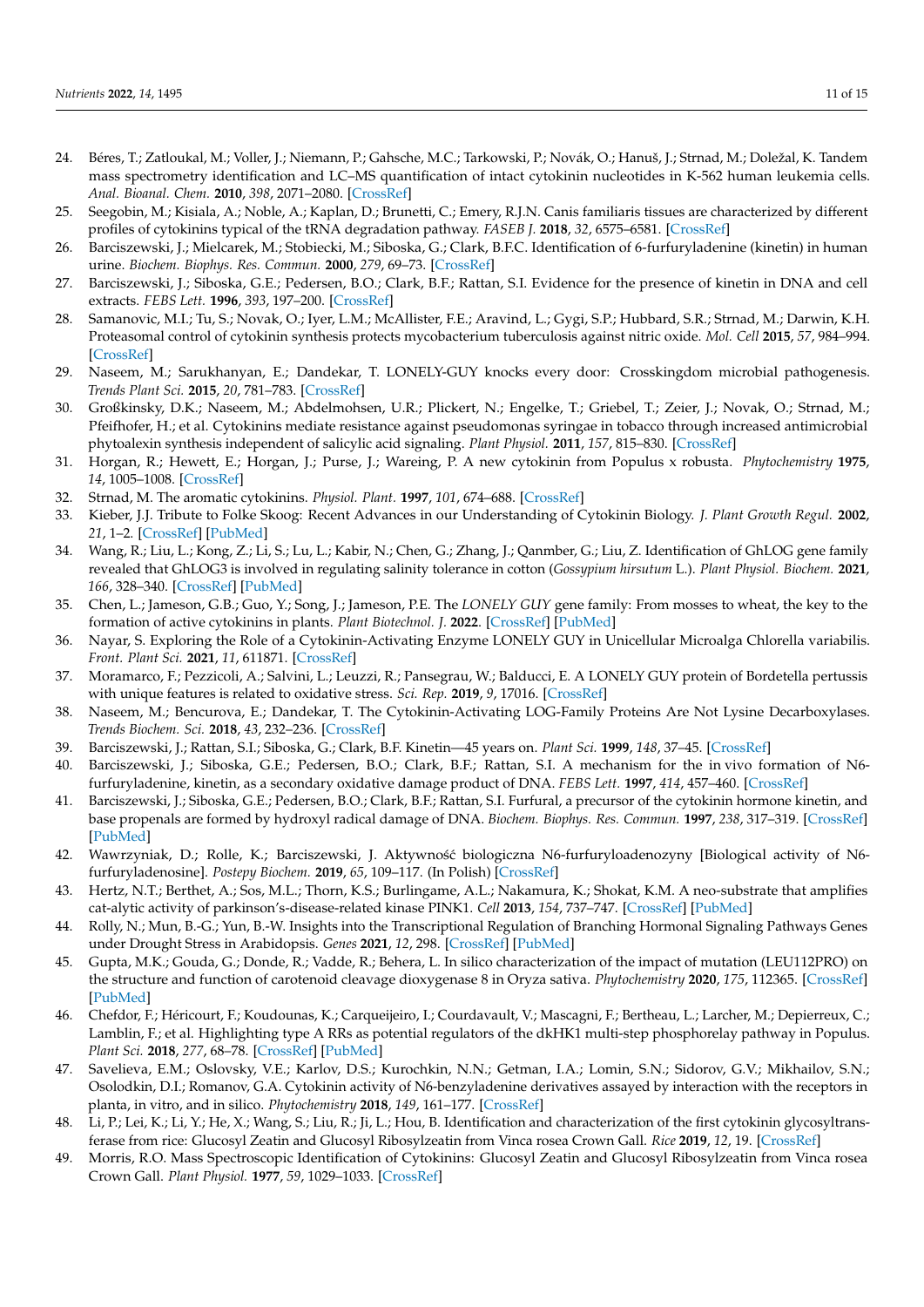- <span id="page-12-0"></span>50. Goindi, S.; Guleria, A.; Aggarwal, N. Development and evaluation of solid lipid nanoparticles of N-6-furfuryl adenine for preven-tion of photoaging. *J. Biomed. Nanotechnol.* **2015**, *11*, 1734–1746. [\[CrossRef\]](http://doi.org/10.1166/jbn.2015.2111)
- <span id="page-12-1"></span>51. Maia Campos, P.M.B.G.; de Camargo Júnior, F.B.; de Andrade, J.P.; Gaspar, L.R. Efficacy of cosmetic formulations containing dis-persion of liposome with magnesium ascorbyl phosphate, alpha-lipoic acid and kinetin. *Photochem. Photobiol.* **2012**, *88*, 748–752. [\[CrossRef\]](http://doi.org/10.1111/j.1751-1097.2012.01086.x) [\[PubMed\]](http://www.ncbi.nlm.nih.gov/pubmed/22236139)
- <span id="page-12-2"></span>52. Chiu, P.C.; Chan, C.C.; Lin, H.M.; Chiu, H.C. The clinical anti-aging effects of topical kinetin and niacinamide in Asians: A ran-domized, double-blind, placebo-controlled, split-face comparative trial. *J. Cosmet. Dermatol.* **2007**, *6*, 243–249. [\[CrossRef\]](http://doi.org/10.1111/j.1473-2165.2007.00342.x) [\[PubMed\]](http://www.ncbi.nlm.nih.gov/pubmed/18047609)
- <span id="page-12-3"></span>53. Akhtar, S.S.; Mekureyaw, M.F.; Pandey, C.; Roitsch, T. Role of Cytokinins for Interactions of Plants with Microbial Pathogens and Pest Insects. *Front. Plant Sci.* **2019**, *10*, 1777. [\[CrossRef\]](http://doi.org/10.3389/fpls.2019.01777)
- <span id="page-12-11"></span>54. Naseem, M.; Wölfling, M.; Dandekar, T. Cytokinins for immunity beyond growth, galls and green islands. *Trends Plant Sci.* **2014**, *19*, 481–484. [\[CrossRef\]](http://doi.org/10.1016/j.tplants.2014.04.001) [\[PubMed\]](http://www.ncbi.nlm.nih.gov/pubmed/24794463)
- <span id="page-12-4"></span>55. Zeng, D.; Que, C.; da Silva, J.A.T.; Xu, S.; Li, D. Comparative Transcriptomic and Metabolic Analyses Reveal the Molecular Mechanism of Ovule Development in the Orchid, Cymbidium sinense. *Front. Plant Sci.* **2021**, *12*, 814275. [\[CrossRef\]](http://doi.org/10.3389/fpls.2021.814275) [\[PubMed\]](http://www.ncbi.nlm.nih.gov/pubmed/35126436)
- <span id="page-12-5"></span>56. Lu, J.; Guan, P.; Gu, J.; Yang, X.; Wang, F.; Qi, M.; Li, T.; Liu, Y. Exogenous DA-6 Improves the Low Night Temperature Tolerance of Tomato Through Regulating Cytokinin. *Front. Plant Sci.* **2020**, *11*, 2290. [\[CrossRef\]](http://doi.org/10.3389/fpls.2020.599111) [\[PubMed\]](http://www.ncbi.nlm.nih.gov/pubmed/33613581)
- 57. Arnao, M.B.; Hernández-Ruiz, J. Melatonin as a regulatory hub of plant hormone levels and action in stress situations. *Plant Biol.* **2021**, *23*, 7–19. [\[CrossRef\]](http://doi.org/10.1111/plb.13202)
- 58. Antoniadi, I.; Novák, O.; Gelová, Z.; Johnson, A.; Plíhal, O.; Simerský, R.; Mik, V.; Vain, T.; Mateo-Bonmatí, E.; Karady, M.; et al. Cell-surface receptors enable perception of extracellular cytokinins. *Nat. Commun.* **2020**, *11*, 4284. [\[CrossRef\]](http://doi.org/10.1038/s41467-020-17700-9)
- <span id="page-12-6"></span>59. Prerostova, S.; Jarosova, J.; Dobrev, P.I.; Hluskova, L.; Motyka, V.; Filepova, R.; Knirsch, V.; Gaudinova, A.; Kieber, J.; Vankova, R. Heat Stress Targeting Individual Organs Reveals the Central Role of Roots and Crowns in Rice Stress Responses. *Front. Plant Sci.* **2022**, *12*, 799249. [\[CrossRef\]](http://doi.org/10.3389/fpls.2021.799249)
- <span id="page-12-7"></span>60. Ferreira, F.J.; Kieber, J.J. Cytokinin signaling. *Curr. Opin. Plant Biol.* **2005**, *8*, 518–525. [\[CrossRef\]](http://doi.org/10.1016/j.pbi.2005.07.013)
- <span id="page-12-8"></span>61. Choi, J.; Choi, D.; Lee, S.; Ryu, C.M.; Hwang, I. Cytokinins and plant immunity: Old foes or new friends? *Trends Plant Sci.* **2011**, *16*, 388–394. [\[CrossRef\]](http://doi.org/10.1016/j.tplants.2011.03.003) [\[PubMed\]](http://www.ncbi.nlm.nih.gov/pubmed/21470894)
- <span id="page-12-9"></span>62. Hwang, I.; Sheen, J.; Müller, B. Cytokinin signaling networks. *Ann. Rev. Plant Biol.* **2012**, *63*, 353–380. [\[CrossRef\]](http://doi.org/10.1146/annurev-arplant-042811-105503) [\[PubMed\]](http://www.ncbi.nlm.nih.gov/pubmed/22554243)
- <span id="page-12-10"></span>63. Skoog, F.; Miller, C.O. Chemical regulation of growth and organ formation in plant tissues cultured in vitro. *Symp. Soc. Exp. Biol.* **1957**, *11*, 118–130. [\[PubMed\]](http://www.ncbi.nlm.nih.gov/pubmed/13486467)
- <span id="page-12-12"></span>64. Veselova, S.V.; Nuzhnaya, T.V.; Burkhanova, G.F.; Rumyantsev, S.D.; Khusnutdinova, E.K.; Maksimov, I.V. Ethylene-Cytokinin Interaction Determines Early Defense Response of Wheat against *Stagonospora nodorum* Berk. *Biomolecules* **2021**, *11*, 174. [\[CrossRef\]](http://doi.org/10.3390/biom11020174)
- <span id="page-12-13"></span>65. Gupta, R.; Pizarro, L.; Leibman-Markus, M.; Marash, I.; Bar, M. Cytokinin response induces immunity and fungal pathogen resistance, and modulates trafficking of the PRR LeEIX2 in tomato. *Mol. Plant Pathol.* **2020**, *21*, 1287–1306. [\[CrossRef\]](http://doi.org/10.1111/mpp.12978)
- <span id="page-12-14"></span>66. Tiwari, S.; Verma, N.; Prasad, S.M.; Singh, V.P. Cytokinin alleviates cypermethrin toxicity in Nostoc muscorum by involving nitric oxide: Regulation of exopolysaccharides secretion, PS II photochemistry and reactive oxygen species homeostasis. *Chemosphere* **2020**, *259*, 127356. [\[CrossRef\]](http://doi.org/10.1016/j.chemosphere.2020.127356)
- <span id="page-12-15"></span>67. Wu, L.-Y.; Shang, G.-D.; Wang, F.-X.; Gao, J.; Wan, M.-C.; Xu, Z.-G.; Wang, J.-W. Dynamic chromatin state profiling reveals regulatory roles of auxin and cytokinin in shoot regeneration. *Dev. Cell* **2022**, *57*, 526–542.e7. [\[CrossRef\]](http://doi.org/10.1016/j.devcel.2021.12.019)
- <span id="page-12-16"></span>68. Werner, S.; Bartrina, I.; Schmülling, T. Cytokinin regulates vegetative phase change in Arabidopsis thaliana through the miR172/TOE1-TOE2 module. *Nat. Commun.* **2021**, *12*, 5816. [\[CrossRef\]](http://doi.org/10.1038/s41467-021-26088-z)
- <span id="page-12-17"></span>69. Nguyen, H.N.; Nguyen, T.Q.; Kisiala, A.B.; Emery, R.J.N. Beyond transport: Cytokinin ribosides are translocated and active in regulating the development and environmental responses of plants. *Planta* **2021**, *254*, 45. [\[CrossRef\]](http://doi.org/10.1007/s00425-021-03693-2)
- <span id="page-12-18"></span>70. Kerr, S.C.; Patil, S.B.; Germain, A.D.S.; Pillot, J.; Saffar, J.; Ligerot, Y.; Aubert, G.; Citerne, S.; Bellec, Y.; Dun, E.A.; et al. Integration of the SMXL/D53 strigolactone signalling repressors in the model of shoot branching regulation in *Pisum sativum*. *Plant J.* **2021**, *107*, 1756–1770. [\[CrossRef\]](http://doi.org/10.1111/tpj.15415)
- <span id="page-12-19"></span>71. Ravanfar, S.A.; Karimi, E.; Mehrabanjoubani, P.; Ebrahimi, M. Enhancement of phenolic and flavonoids compounds, antioxidant and cytotoxic effects in regenerated red cabbage by application of Zeatin. *Nat. Prod. Res.* **2018**, *34*, 898–902. [\[CrossRef\]](http://doi.org/10.1080/14786419.2018.1508145) [\[PubMed\]](http://www.ncbi.nlm.nih.gov/pubmed/30445870)
- <span id="page-12-20"></span>72. Sameena, P.P.; Kalaji, H.M.; Zuk-Gołaszewska, K.; Horaczek, T.; Sierka, E.; Puthur, J.T. 6-Benzylaminopurine Alleviates the Impact ˙ of Cu2+ Toxicity on Photosynthetic Performance of *Ricinus communis* L. Seedlings. *Int. J. Mol. Sci.* **2021**, *22*, 13349. [\[CrossRef\]](http://doi.org/10.3390/ijms222413349) [\[PubMed\]](http://www.ncbi.nlm.nih.gov/pubmed/34948146)
- <span id="page-12-21"></span>73. Jha, S.; Chaudhuri, K.N.; Ghosh, B. The root: A potential new source of competent cells for high-frequency regeneration in Tylophora indica. *Plant Cell Rep.* **2004**, *22*, 731–740. [\[CrossRef\]](http://doi.org/10.1007/s00299-003-0753-z) [\[PubMed\]](http://www.ncbi.nlm.nih.gov/pubmed/14963690)
- <span id="page-12-22"></span>74. Pramita, A.D.; Kristanti, A.N.; Sugiharto; Utami, E.S.W.; Manuhara, Y.S.W. Production of biomass and flavonoid of Gynura procumbens (Lour.) Merr shoots culture in temporary immersion system. *J. Genet. Eng. Biotechnol.* **2018**, *16*, 639–643. [\[CrossRef\]](http://doi.org/10.1016/j.jgeb.2018.05.007)
- <span id="page-12-23"></span>75. Chen, B.; Yang, H. 6-Benzylaminopurine alleviates chilling injury of postharvest cucumber fruit through modulating antioxidant system and energy status. *J. Sci. Food Agric.* **2012**, *93*, 1915–1921. [\[CrossRef\]](http://doi.org/10.1002/jsfa.5990)
- <span id="page-12-24"></span>76. Mlejnek, P.; Procházka, S. Activation of caspase-like proteases and induction of apoptosis by isopentenyladenosine in tobacco BY-2 cells. *Planta* **2002**, *215*, 158–166. [\[CrossRef\]](http://doi.org/10.1007/s00425-002-0733-5)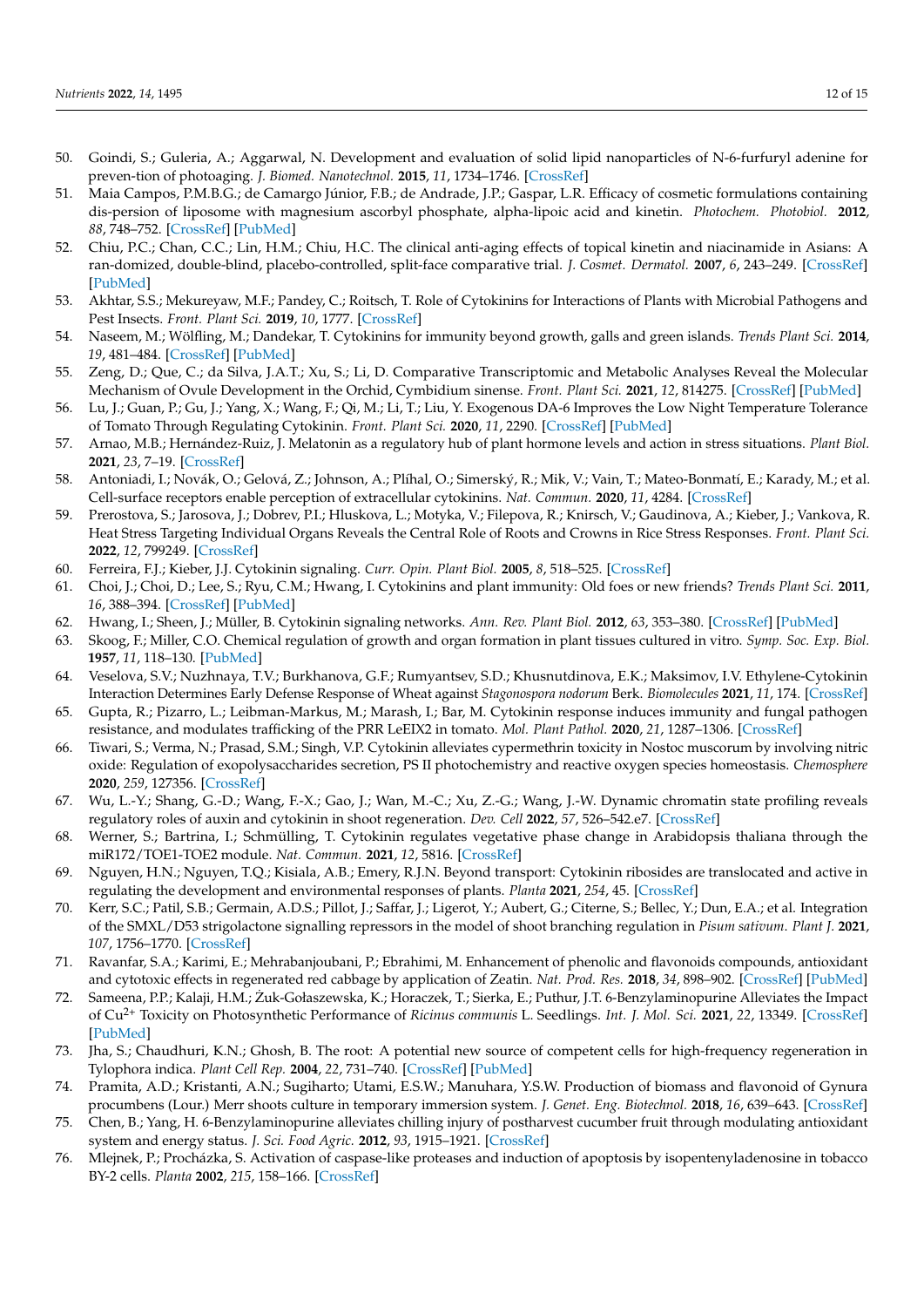- <span id="page-13-22"></span>77. Mlejnek, P.; Doležel, P. Apoptosis induced by N6-substituted derivatives of adenosine is related to intracellular accumulation of corresponding mononucleotides in HL-60 cells. *Toxicol. Vitr.* **2005**, *19*, 985–990. [\[CrossRef\]](http://doi.org/10.1016/j.tiv.2005.06.023)
- 78. Wu, J.J.; Weinstein, G.D.; Kricorian, G.J.; Kormeili, T.; McCullough, J.L. Topical kinetin 0.1% lotion for improving the signs and symptoms of rosacea. *Clin. Exp. Dermatol.* **2007**, *32*, 693–695. [\[CrossRef\]](http://doi.org/10.1111/j.1365-2230.2007.02513.x)
- 79. Naseem, M.; Othman, E.M.; Fathy, M.; Iqbal, J.; Howari, F.M.; AlRemeithi, F.A.; Kodandaraman, G.; Stopper, H.; Bencurova, E.; Vlachakis, D.; et al. Integrated structural and functional analysis of the protective effects of kinetin against oxidative stress in mammalian cellular systems. *Sci. Rep.* **2020**, *10*, 13330. [\[CrossRef\]](http://doi.org/10.1038/s41598-020-70253-1)
- <span id="page-13-0"></span>80. Othman, E.M.; Fathy, M.; Bekhit, A.A.; Abdel-Razik, A.-H.; Jamal, A.; Nazzal, Y.; Shams, S.; Dandekar, T.; Naseem, M. Modulatory and Toxicological Perspectives on the Effects of the Small Molecule Kinetin. *Molecules* **2021**, *26*, 670. [\[CrossRef\]](http://doi.org/10.3390/molecules26030670)
- <span id="page-13-1"></span>81. Liu, Y.; Zhang, Z.; Yang, X. Kinetin protects against lipid peroxidation and improves antioxidant status in cultured astrocytes and mouse brain exposed to D-galactose. *Afr. J. Biotechnol.* **2011**, *10*, 11721.
- 82. Milne, G.R.; Palmer, T.M. Anti-inflammatory and immunosuppressive effects of the A2A adenosine receptor. *Sci. World J.* **2011**, *11*, 320–339. [\[CrossRef\]](http://doi.org/10.1100/tsw.2011.22) [\[PubMed\]](http://www.ncbi.nlm.nih.gov/pubmed/21298223)
- <span id="page-13-2"></span>83. Dolezal, K.; Popa, I.; Hauserová, E.; Spíchal, L.; Chakrabarty, K.; Novák, O.; Kryštof, V.; Voller, J.; Holub, J.; Strnad, M. Preparation, biological activity and endogenous occurrence of N6-benzyladenosines. *Bioorg. Med. Chem.* **2007**, *15*, 3737–3747. [\[CrossRef\]](http://doi.org/10.1016/j.bmc.2007.03.038) [\[PubMed\]](http://www.ncbi.nlm.nih.gov/pubmed/17418578)
- <span id="page-13-3"></span>84. Okada, Y.; Okajima, H. Scavenging Activity of Furan Derivatives against Hydroxyl Radical Generated by Fenton System. *Yakugaku Zasshi* **1998**, *118*, 226–230. [\[CrossRef\]](http://doi.org/10.1248/yakushi1947.118.6_226)
- <span id="page-13-4"></span>85. Okada, Y.; Kaneko, M.; Okajima, H. Hydroxyl Radical Scavenging Activity of Naturally Occurring Furan Fatty Acids. *Biol. Pharm. Bull.* **1996**, *19*, 1607–1610. [\[CrossRef\]](http://doi.org/10.1248/bpb.19.1607)
- <span id="page-13-5"></span>86. Parvez, M.; Birdsall, W. Structure of a copper (II) kinetin complex. *Acta Crystallogr. Sect. C Cryst. Struct. Commun.* **1990**, *46*, 1775–1778. [\[CrossRef\]](http://doi.org/10.1107/S0108270189013788)
- <span id="page-13-6"></span>87. Olsen, A.; Siboska, G.E.; Clark, B.F.; Rattan, S.I. N6-furfuryladenine, kinetin, protects against fenton reaction-mediated oxidative damage to DNA. *Biochem. Biophys. Res. Commun.* **1999**, *265*, 499–502. [\[CrossRef\]](http://doi.org/10.1006/bbrc.1999.1669)
- <span id="page-13-7"></span>88. Verbeke, P.; Siboska, G.E.; Clark, B.F.; Rattan, S.I. Kinetin Inhibits Protein Oxidation and Glycoxidation in Vitro. *Biochem. Biophys. Res. Commun.* **2000**, *276*, 1265–1270. [\[CrossRef\]](http://doi.org/10.1006/bbrc.2000.3616)
- <span id="page-13-8"></span>89. Othman, E.M.; Naseem, M.; Awad, E.; Dandekar, T.; Stopper, H. The Plant Hormone Cytokinin Confers Protection against Oxidative Stress in Mammalian Cells. *PLoS ONE* **2016**, *11*, e0168386. [\[CrossRef\]](http://doi.org/10.1371/journal.pone.0168386)
- <span id="page-13-9"></span>90. Alena Kadlecová, Barbara Maková, Marta Artal-Sanz, Miroslav Strnad, Jiří Voller, The plant hormone kinetin in disease therapy and healthy aging. *Ageing Res. Rev.* **2019**, *55*, 100958. [\[CrossRef\]](http://doi.org/10.1016/j.arr.2019.100958)
- <span id="page-13-10"></span>91. Brizzolari, A.; Marinello, C.; Carini, M.; Santaniello, E.; Biondi, P.A. Evaluation of the antioxidant activity and capacity of some natural N6-substituted adenine derivatives (cytokinins) by fluorimetric and spectrophotometric assays. *J. Chromatogr. B* **2016**, *1019*, 164–168. [\[CrossRef\]](http://doi.org/10.1016/j.jchromb.2015.12.047) [\[PubMed\]](http://www.ncbi.nlm.nih.gov/pubmed/26753810)
- <span id="page-13-11"></span>92. Wei, Y.; Liu, D.; Zheng, Y.; Li, H.; Hao, C.; Ouyang, W. Protective effects of kinetin against aluminum chloride and D-galactose induced cognitive impairment and oxidative damage in mouse. *Brain Res. Bull.* **2017**, *134*, 262–272. [\[CrossRef\]](http://doi.org/10.1016/j.brainresbull.2017.08.014) [\[PubMed\]](http://www.ncbi.nlm.nih.gov/pubmed/28867383)
- <span id="page-13-12"></span>93. Hsiao, G.; Shen, M.-Y.; Lin, K.-H.; Chou, C.-Y.; Tzu, N.-H.; Lin, C.-H.; Chou, D.-S.; Chen, T.-F.; Sheu, J.-R. Inhibitory activity of kinetin on free radical formation of activated platelets in vitro and on thrombus formation in vivo. *Eur. J. Pharmacol.* **2003**, *465*, 281–287. [\[CrossRef\]](http://doi.org/10.1016/S0014-2999(03)01528-0)
- <span id="page-13-13"></span>94. Qamar, A.Y.; Fang, X.; Bang, S.; Kim, M.J.; Cho, J. Effects of kinetin supplementation on the post-thaw motility, viability, and structural integrity of dog sperm. *Cryobiology* **2020**, *95*, 90–96. [\[CrossRef\]](http://doi.org/10.1016/j.cryobiol.2020.05.015)
- <span id="page-13-14"></span>95. Hashem, E.Z.; Eslami, M. Kinetin improves motility, viability and antioxidative parameters of ram semen during storage at refrigerator temperature. *Cell Tissue Bank.* **2016**, *19*, 97–111. [\[CrossRef\]](http://doi.org/10.1007/s10561-016-9604-3)
- <span id="page-13-15"></span>96. Rattan, S.; Clark, B. Kinetin delays the onset of aging characteristics in human fibroblasts. *Biochem. Biophys. Res. Commun.* **1994**, *201*, 665–672. [\[CrossRef\]](http://doi.org/10.1006/bbrc.1994.1752)
- <span id="page-13-16"></span>97. Rattan, S.I.; Sodagam, L. Gerontomodulatory and youth-preserving effects of zeatin on human skin fibroblasts undergoing aging in vitro. *Rejuvenation Res.* **2005**, *8*, 46–57. [\[CrossRef\]](http://doi.org/10.1089/rej.2005.8.46)
- <span id="page-13-17"></span>98. Berge, U.; Kristensen, P.; Rattan, S.I.S. Kinetin-Induced Differentiation of Normal Human Keratinocytes Undergoing Aging in Vitro. *Ann. N. Y. Acad. Sci.* **2006**, *1067*, 332–336. [\[CrossRef\]](http://doi.org/10.1196/annals.1354.045)
- 99. Berge, U.; Kristensen, P.; Rattan, S.I. Hormetic modulation of differentiation of normal human epidermal keratinocytes undergoing replicative senescence in vitro. *Exp. Gerontol.* **2008**, *43*, 658–662. [\[CrossRef\]](http://doi.org/10.1016/j.exger.2007.12.009)
- <span id="page-13-18"></span>100. Jabłońska-Trypuć, A.; Matejczyk, M.; Czerpak, R. N6-benzyladenine and kinetin influence antioxidative stress parameters in human skin fibroblasts. *Mol. Cell. Biochem.* **2016**, *413*, 97–107. [\[CrossRef\]](http://doi.org/10.1007/s11010-015-2642-5)
- <span id="page-13-19"></span>101. Bolund, L.; Jensen, P.K.; Bjerring, P. Method and Composition for Treating Hyperproliferative Skin Diseases Using 6-Aminopurine Cytokinins. US Patent 5,021,422, 4 June 1991.
- <span id="page-13-20"></span>102. McDaniel, D.H.; Neudecker, B.A.; Dinardo, J.C.; Lewis, J.A.; Maibach, H.I. Idebenone: A new antioxidant—Part I. Relative assessment of oxidative stress protection capacity compared to commonly known antioxidants. *J. Cosmet. Dermatol.* **2005**, *4*, 10–17. [\[CrossRef\]](http://doi.org/10.1111/j.1473-2165.2005.00152.x) [\[PubMed\]](http://www.ncbi.nlm.nih.gov/pubmed/17134415)
- <span id="page-13-21"></span>103. Bi, Z.; Yang, B.; Ji, C.; Kang, J.; Chen, W.; Wan, Y. Trans-Zeatin inhibits UVB-induced matrix metalloproteinase-1 expression via MAP kinase signaling in human skin fibroblasts. *Int. J. Mol. Med.* **2009**, *23*, 555–560. [\[CrossRef\]](http://doi.org/10.3892/ijmm_00000164) [\[PubMed\]](http://www.ncbi.nlm.nih.gov/pubmed/19288033)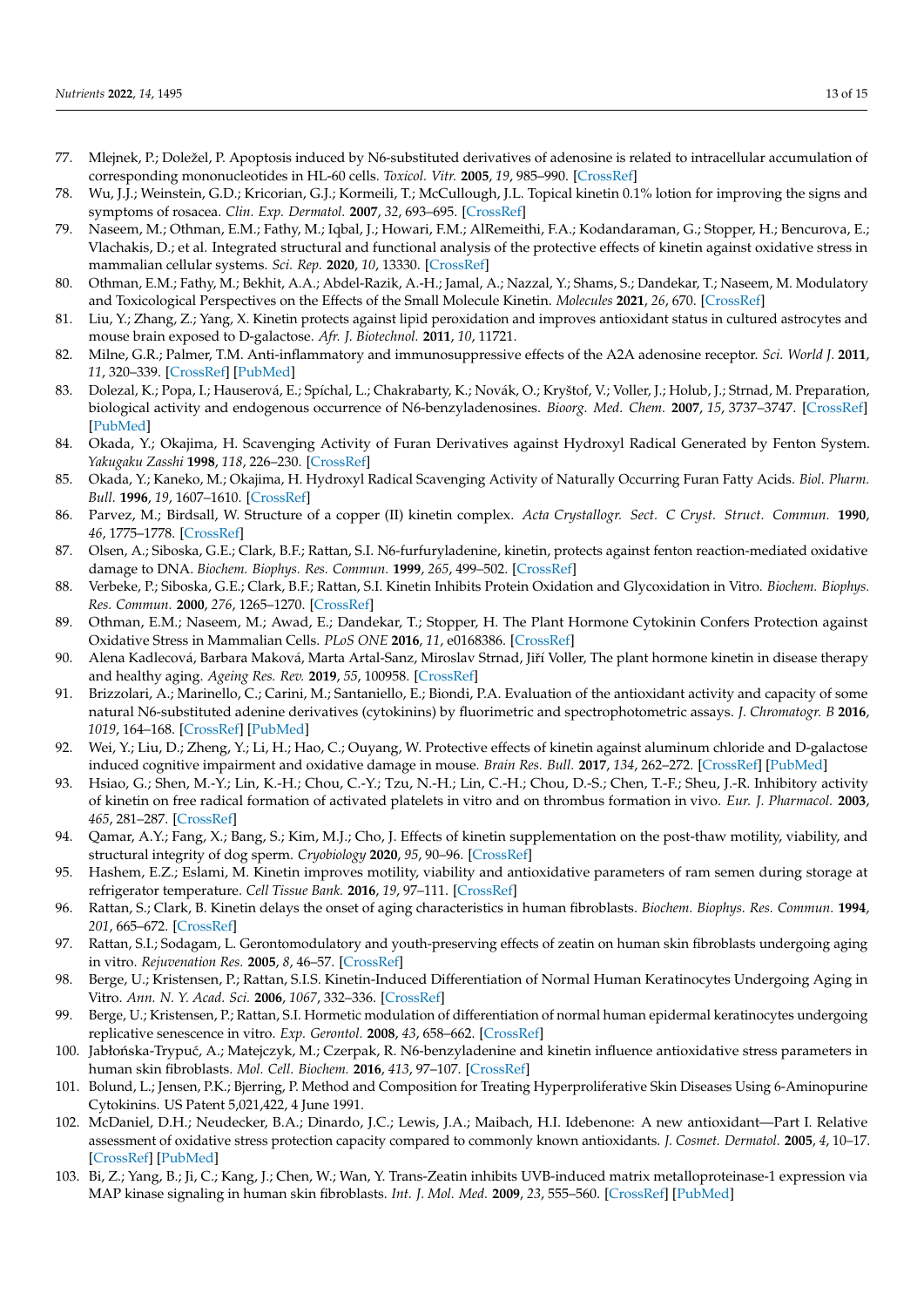- <span id="page-14-0"></span>104. Bi, Z.; Ji, C.; Yang, Y.; Yang, B.; Xia, J.; Sun, W.; Su, Z.; Yu, L.; Shan, S.; He, S.; et al. Trans-Zeatin attenuates ultraviolet induced down-regulation of aquaporin-3 in cultured human skin keratinocytes. *Int. J. Mol. Med.* **2010**, *26*, 257–263. [\[CrossRef\]](http://doi.org/10.3892/ijmm_00000460) [\[PubMed\]](http://www.ncbi.nlm.nih.gov/pubmed/20596606)
- <span id="page-14-1"></span>105. McCullough, J.L.; Weinstein, G.D. Clinical study of safety and efficacy of using topical kinetin 0.1% (Kinerase) to treat photodamaged skin. *Cosmet Dermatol.* **2002**, *15*, 29–32.
- 106. Thornfeldt, C.R.; Rizer, R.L. Superior Efficacy of an Herbal-based Cosmeceutical Compared with Common Prescription and Cos-metic Antiaging Therapies. *J. Drugs Dermatol.* **2016**, *15*, 218–223.
- 107. Wanitphakdeedecha, R.; Meeprathom, W.; Manuskiatti, W. Efficacy and safety of 0.1% kinetin cream in the treatment of photoaging skin. *Indian J. Dermatol. Venereol. Leprol.* **2015**, *81*, 547. [\[CrossRef\]](http://doi.org/10.4103/0378-6323.157446)
- 108. An, S.; Cha, H.J.; Ko, J.-M.; Han, H.; Kim, S.Y.; Kim, K.-S.; Lee, S.J.; An, I.-S.; Kim, S.; Youn, H.J.; et al. Kinetin improves barrier function of the skin by modulating keratinocyte differentiation markers. *Ann. Dermatol.* **2017**, *29*, 6–12. [\[CrossRef\]](http://doi.org/10.5021/ad.2017.29.1.6)
- <span id="page-14-2"></span>109. McCullough, J.L.; Garcia, R.L.; Reece, B. A clinical study of topical Pyratine 6 for improving the appearance of photodamaged skin. *J. Drugs Dermatol.* **2008**, *7*, 131–135.
- <span id="page-14-3"></span>110. Tremaine, A.M.; Ortiz, A.; Elkeeb, L.; Tran, M.; Weinstein, G. Long-term efficacy and safety of topical PRK 124 (0.125%) lotion (Pyratine-XR) in the treatment of mild-to-moderate rosacea. *J. Drugs Dermatol.* **2010**, *9*, 647–650.
- <span id="page-14-4"></span>111. Kimura, T.; Doi, K. Depigmentation and rejuvenation effects of kinetin on the aged skin of hairless descendants of Mexican hair-less dogs. *Rejuvenation Res.* **2004**, *7*, 32–39. [\[CrossRef\]](http://doi.org/10.1089/154916804323105062)
- <span id="page-14-5"></span>112. Mielcarek, M.; Isalan, M. Kinetin stimulates differentiation of C2C12 myoblasts. *PLoS ONE* **2021**, *16*, e0258419. [\[CrossRef\]](http://doi.org/10.1371/journal.pone.0258419) [\[PubMed\]](http://www.ncbi.nlm.nih.gov/pubmed/34644361)
- <span id="page-14-6"></span>113. Janahmadi, Z.; Nekooeian, A.A.; Moaref, A.R.; Emamghoreishi, M. Oleuropein offers cardioprotection in rats with acute myocar-dial infarction. *Cardiovasc. Toxicol.* **2015**, *15*, 61–68. [\[CrossRef\]](http://doi.org/10.1007/s12012-014-9271-1) [\[PubMed\]](http://www.ncbi.nlm.nih.gov/pubmed/25119867)
- <span id="page-14-7"></span>114. Mijikovic, D.; Hranisavljevic, J.; Pietrzkowski, Z. Pharmaceutical Compositions and Methods for Metabolic Modulation. U.S. Patent 10/567,875, 12 July 2007.
- <span id="page-14-8"></span>115. Orr, M.F.; McSwain, B. The effect of kinetin, kinetin ribofuranoside and gibberellic acid upon cultures of skin and mammary car-cinoma and cystic disease. *Cancer Res.* **1960**, *20*, 1362–1364. [\[PubMed\]](http://www.ncbi.nlm.nih.gov/pubmed/13731278)
- <span id="page-14-9"></span>116. Voller, J.; Zatloukal, M.; Lenobel, R.; Doležal, K.; Béreš, T.; Kryštof, V.; Spíchal, L.; Niemann, P.; Džubák, P.; Hajdúch, M. Anti-cancer activity of natural cytokinins: A structure–activity relationship study. *Phytochemistry* **2010**, *71*, 1350–1359. [\[CrossRef\]](http://doi.org/10.1016/j.phytochem.2010.04.018)
- <span id="page-14-10"></span>117. Voller, J.; Béres, T.; Zatloukal, M.; Kaminski, P.A.; Niemann, P.; Doležal, K.; Džubák, P.; Hajdúch, M.; Strnad, M. The natural cytokinin 2OH3MeOBAR induces cell death by a mechanism that is different from that of the "classical" cytokinin ribosides. *Phytochemistry* **2017**, *136*, 156–164. [\[CrossRef\]](http://doi.org/10.1016/j.phytochem.2017.01.004)
- <span id="page-14-11"></span>118. Ishii, Y.; Hori, Y.; Sakai, S.; Honma, Y. Control of differentiation and apoptosis of human myeloid leukemia cells by cytokinins and cytokinin nucleosides, plant redifferentiation-inducing hormones. *Cell Growth Differ. Mol. Biol. J. Am. Assoc. Cancer Res.* **2002**, *13*, 19–26.
- <span id="page-14-12"></span>119. Ishii, Y.; Sakai, S.; Honma, Y. Cytokinin-induced differentiation of human myeloid leukemia HL-60 cells is associated with the formation of nucleotides, but not with incorporation into DNA or RNA. *Biochim. Biophys. Acta* **2003**, *1643*, 11–24. [\[CrossRef\]](http://doi.org/10.1016/j.bbamcr.2003.08.004)
- <span id="page-14-13"></span>120. Ishii, Y.; Kasukabe, T.; Honma, Y. Immediate up-regulation of the calcium-binding protein S100P and its involvement in the cyto-kinin-induced differentiation of human myeloid leukemia cells. *Biochim. Biophys. Acta (BBA) Mol. Cell Res.* **2005**, *1745*, 156–165. [\[CrossRef\]](http://doi.org/10.1016/j.bbamcr.2005.01.005)
- <span id="page-14-14"></span>121. Orlicka-Płocka, M.; Gurda-Wozna, D.; Fedoruk-Wyszomirska, A.; Wyszko, E. Circumventing the Crabtree effect: Forcing oxidative phosphorylation (OXPHOS) via galactose medium increases sensitivity of HepG2 cells to the purine derivative kinetin riboside. *Apoptosis* **2020**, *25*, 835–852. [\[CrossRef\]](http://doi.org/10.1007/s10495-020-01637-x)
- <span id="page-14-15"></span>122. Choi, B.-H.; Kim, W.; Wang, Q.C.; Kim, D.-C.; Tan, S.N.; Yong, J.W.H.; Kim, K.-T.; Yoon, H.S. Kinetin riboside preferentially induces apoptosis by modulating Bcl-2 family proteins and caspase-3 in cancer cells. *Cancer Lett.* **2008**, *261*, 37–45. [\[CrossRef\]](http://doi.org/10.1016/j.canlet.2007.11.014)
- <span id="page-14-16"></span>123. Zhang, Z.-G.; Zou, J.; Huang, Y.; Wu, L. Kinetin inhibits proliferation of hepatic stellate cells by interrupting cell cycle and induces apoptosis by down-regulating ratio of Bcl-2/Bax. *J. Huazhong Univ. Sci. Technol.* **2015**, *35*, 672–678. [\[CrossRef\]](http://doi.org/10.1007/s11596-015-1488-0) [\[PubMed\]](http://www.ncbi.nlm.nih.gov/pubmed/26489620)
- <span id="page-14-17"></span>124. Aoki, M.M.; Seegobin, M.; Kisiala, A.; Noble, A.; Brunetti, C.; Emery, R.J.N. Phytohormone metabolism in human cells: Cytokinins are taken up and interconverted in HeLa cell culture. *FASEB BioAdv.* **2019**, *1*, 320–331. [\[CrossRef\]](http://doi.org/10.1096/fba.2018-00032) [\[PubMed\]](http://www.ncbi.nlm.nih.gov/pubmed/32123835)
- <span id="page-14-18"></span>125. Zhao, L.; Liu, P.; Guo, G.; Wang, L. Combination of cytokinin and auxin induces apoptosis, cell cycle progression arrest and blockage of the Akt pathway in HeLa cells. *Mol. Med. Rep.* **2012**, *12*, 719–727. [\[CrossRef\]](http://doi.org/10.3892/mmr.2015.3420) [\[PubMed\]](http://www.ncbi.nlm.nih.gov/pubmed/25738331)
- <span id="page-14-19"></span>126. Vedenicheva, N.P.; Al-Maali, G.A.; Bisko, N.A.; Kosakivska, I.V.; Ostrovska, G.V.; Khranovska, N.M.; Gorbach, O.I.; Garmanchuk, L.V.; Ostapchenko, L.I. Effect of Cytokinin-Containing Extracts from Some Medicinal Mushroom Mycelia on HepG2 Cells In Vitro. *Int. J. Med. Mushrooms* **2021**, *23*, 15–28. [\[CrossRef\]](http://doi.org/10.1615/IntJMedMushrooms.2021037656)
- <span id="page-14-20"></span>127. Dolezal, K.; Popa, I.; Krystof, V.; Spíchal, L.; Fojtíková, M.; Holub, J.; Lenobel, R.; Schmülling, T.; Strnad, M. Preparation and biological activity of 6-benzylaminopurine derivatives in plants and human cancer cells. *Bioorg. Med. Chem.* **2006**, *14*, 875–884. [\[CrossRef\]](http://doi.org/10.1016/j.bmc.2005.09.004)
- <span id="page-14-21"></span>128. Slaugenhaupt, S.A.; Mull, J.; Leyne, M.; Cuajungco, M.P.; Gill, S.P.; Hims, M.M.; Quintero, F.; Axelrod, F.B.; Gusella, J.F. Rescue of a human mRNA splicing defect by the plant cytokinin kinetin. *Hum. Mol. Genet.* **2003**, *13*, 429–436. [\[CrossRef\]](http://doi.org/10.1093/hmg/ddh046)
- <span id="page-14-22"></span>129. Hims, M.M.; Ibrahim, E.C.; Leyne, M.; Mull, J.; Liu, L.; Lazaro, C.; Shetty, R.S.; Gill, S.; Gusella, J.F.; Reed, R.; et al. Therapeutic potential and mechanism of kinetin as a treatment for the human splicing disease familial dysautonomia. *Klin. Wochenschr.* **2007**, *85*, 149–161. [\[CrossRef\]](http://doi.org/10.1007/s00109-006-0137-2)